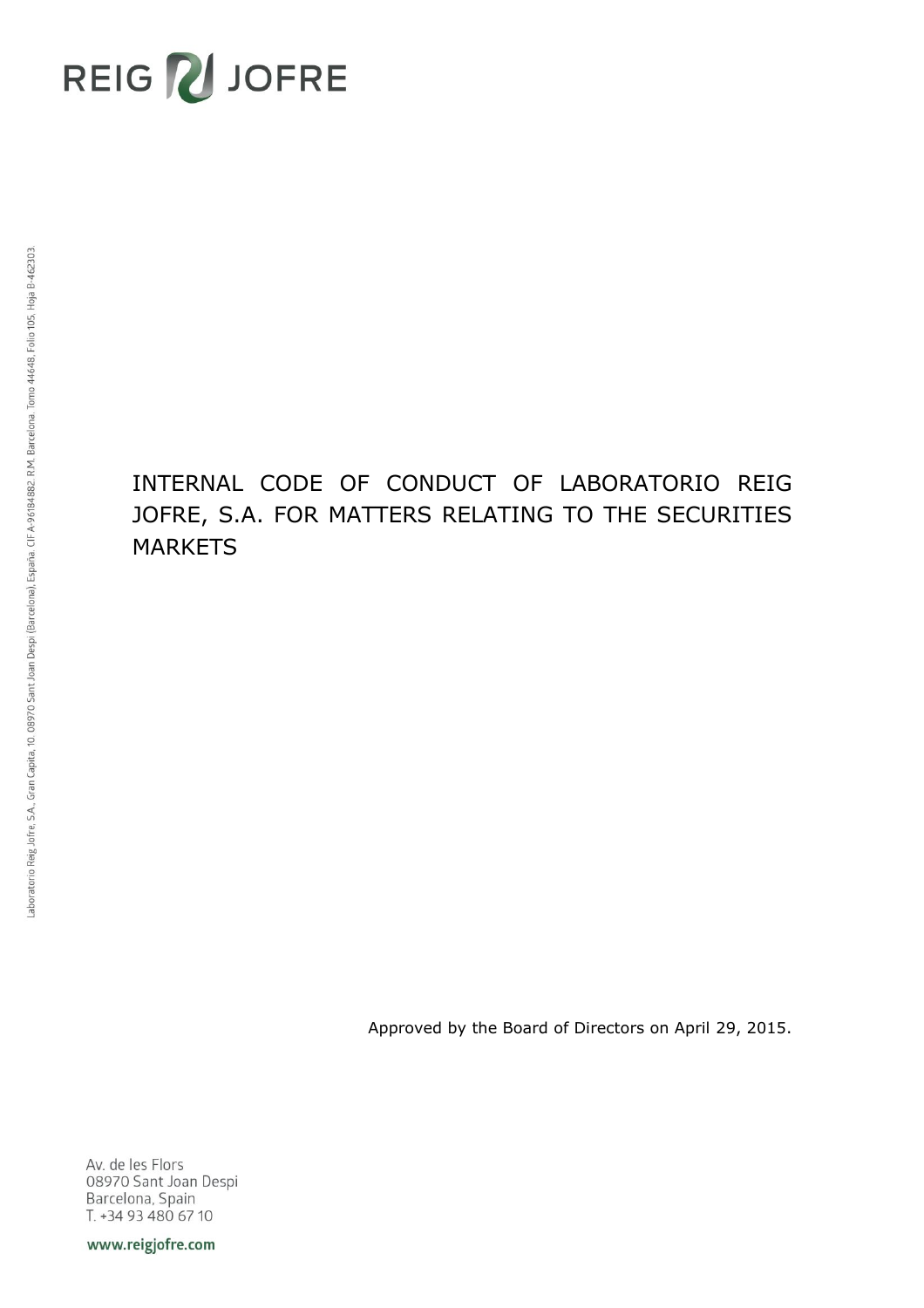# **LABORATORIO REIG JOFRE, S.A.**

# **INTERNAL CODE OF CONDUCT FOR MATTERS RELATING TO THE SECURITIES MARKETS**

- I. Introduction.
- II. Definitions.
- III. Subjective scope of application
	- 1. Persons subject to the Internal Code of Conduct
	- 2. List of persons subject to the Internal Code of Conduct. Registers
- IV. Rules of conduct in relation to the Securities.
	- 1. Knowledge of and Compliance with Securities Market legislation. Securities transactions
	- 2. Prohibition on the use of confidential information.
	- 3. Safeguarding information.
- V. Rules of conduct in relation to inside and confidential information.
	- A. Rules governing inside information
		- 1. Duties and responsibilities
		- 2. Prohibition to participate in proprietary and non-proprietary trading.
		- 3. Prohibition to communicate or recommend
	- B. Treatment of Confidential Information and Material Facts.
		- 1. Confidentiality phase.
		- 2. Publicity phase.
	- C. Treatment of Confidential Documents.
	- D. External Advisors.
	- E. Price Manipulation.
- VI. Rules of conduct relative to proprietary trading by Persons Affected.
- VII. Declaration of conflict of interest
- VIII. Filing of communications.
- IX. Rules of conduct for transactions with treasury shares.
- X. Compliance Unit.
- XI. Consequences of a breach of this Code

ANNEX 1 Declaration of Conformity of Affected Person

ANNEX 2 Declaration of Conformity of Treasury Stock Manager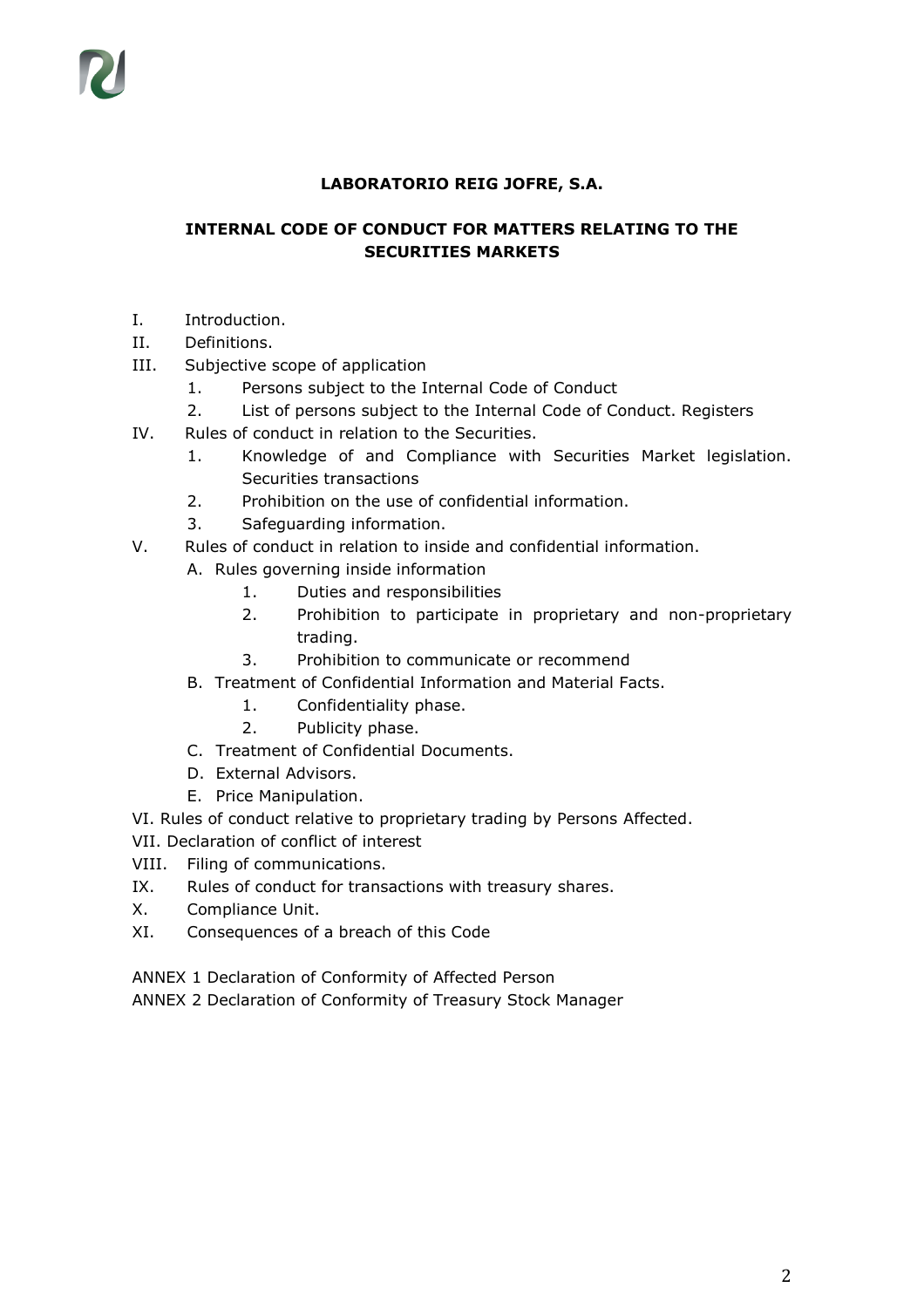#### **LABORATORIO REIG JOFRE, S.A.**

# **INTERNAL CODE OF CONDUCT FOR MATTERS RELATING TO THE SECURITIES MARKETS**

## **I.- INTRODUCTION.**

The Company's Board of Directors approved, in compliance with the provisions of Royal Decree 629/1993, of 3 May, on the rules of conduct in the securities markets and required registers, the Company's "Internal Code of Conduct in Matters Relating to Securities Markets" to regulate the activities in their respective areas of the members of the Board of Directors and certain employees.

Subsequently, pursuant to the provisions of the Fourth Additional Provision of Law 44/2002 of 22 November, on Financial System Reform, the Company's Board of Directors amended and approved this Code in order to adapt it to the amendments introduced by the mentioned regulation in the Securities Market Act.

In compliance with the provisions of Law 24/1988 of 28 July on the Securities Market (the "**LMV**") and implementing regulations on matters relating to securities markets, the Company's Board of Directors (Barcelona) has approved the updated this version of the Company's Internal Code of Conduct Relating to the Securities Markets (the "**Regulation**" or "**Internal Code of Conduct**") in order to regulate the activities that fall within the scope of the members of the Board of Directors and of certain employees within the context of REIG JOFRE (as defined in paragraph II), establishing rules for the management and control of Inside Information, the transparent communication of Material Information, the conducting of treasury stock operations and the detection and treatment of conflicts of interest, as well as imposing certain obligations, limitations and prohibitions on Persons Affected, Insiders and Treasury Stock Managers, with the aim of protecting the interests of investors in the securities of the Company and its Group and to prevent and avoid situations of misuse, as well as to promote and facilitate the participation of its directors and employees in the Company's capital in strict observance of the applicable legislation. The Board of Directors of LABORATORIO REIG JOFRE, S.A., will, at all times, guarantee the validity of the Regulation and ensure that its content is known, understood and accepted by all the subjects defined within its scope of application.

## **II. DEFINITIONS**.

For the purposes of this Code, the following definitions shall apply: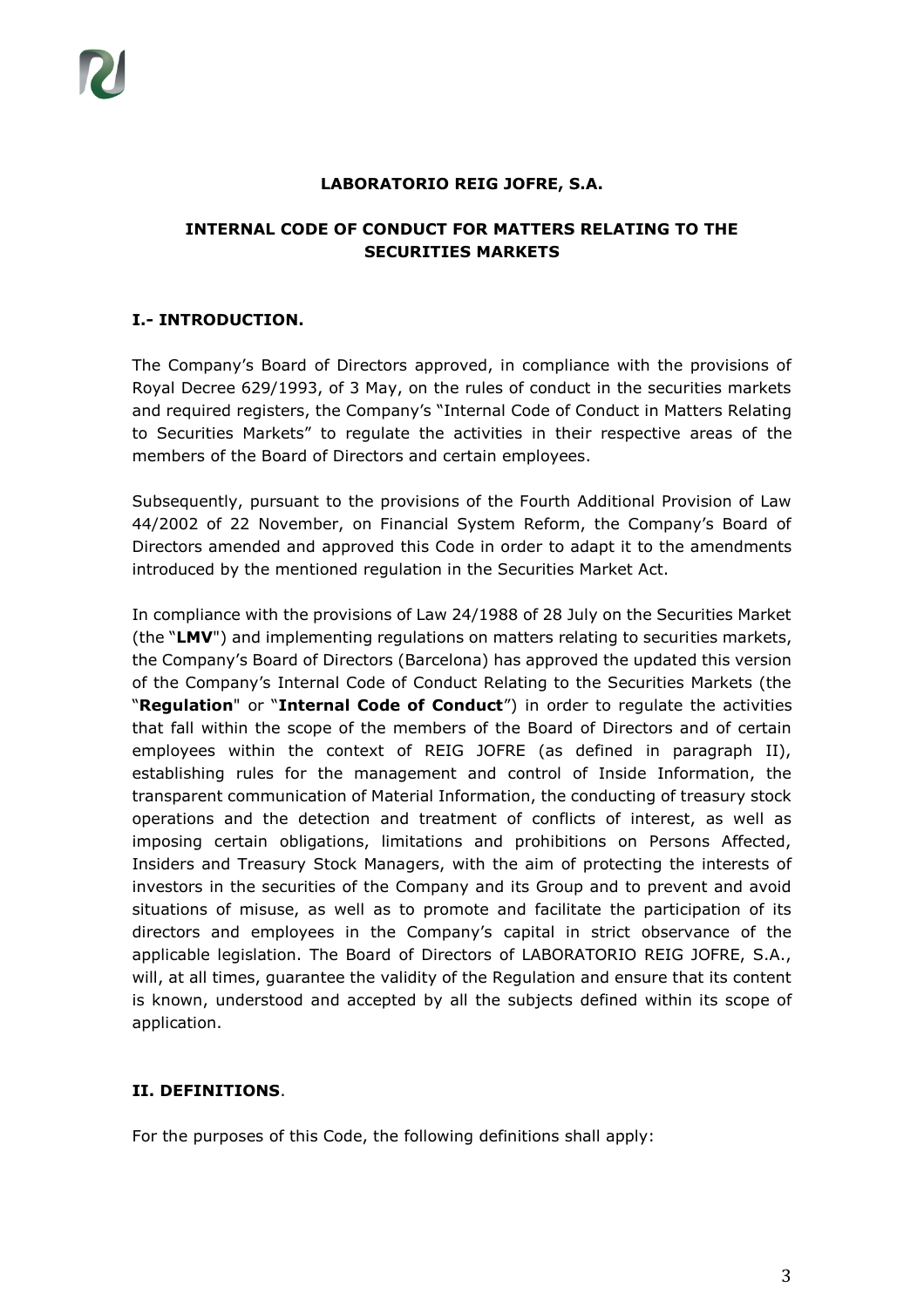**REIG JOFRE** - The group consisting of LABORATORIO REIG JOFRE, S.A. and all the subsidiaries and investees that, in relation of the former, are classed as pertaining to the situation referred to in Article 4 of the Securities Market Act.

**Directors and executives of REIG JOFRE - The members of the governing bodies of the companies, including the Secretaries and Deputy Secretaries of the governing bodies and, where appropriate, the executive, advisory and control committees, which form part of Reig Jofre and those engaged in senior management duties, and all** executives who report directly to such governing bodies or, where applicable, to its Chair or the Company's CEO and, in all cases, the internal audit department manager, as well as any other executive recognised as such by any REIG JOFRE governing body.

**Treasury Stock Managers** - The Head of the Treasury Stock Management and all others persons as detailed in III.2.3 below.

**Treasury Stock Managers Register** - The register regulated in section III.2.3 below.

**Head of Treasury Stock Management** - The person appointed by the Financial Management as responsible for coordinating the people involved in treasury stock transactions.

**Persons Affected** - Those persons bound by the provisions of this Internal Code of Conduct, which are referenced in section III.1 below.

**Affected Persons Register** - The register regulated in section III.2.1 below.

**Related Persons** - Those persons who, in relation to the Persons Affected, Treasury Stock Managers or Insiders, are bound by the provisions of this Regulation: spouse, or any person related by virtue of a similar affective relationship, in accordance with the current legislation, except in connection with operations involving their private estate; underage children under their authority and economically-dependant adults, independent of whether they live together or not; family members who reside with the subject or who are subject to his/her authority from a date at least one year prior to the date of the transaction; the companies which they effectively control and any other person or company or trust acting on their behalf of and in their interests or which has been created for his/her benefit or whose economic interests are to a great extent equivalent to those of the Persons Affected, Treasury Stock Managers or Insiders; intermediaries, understood a such as those who undertake Securities transactions in their own name on behalf the Persons Affected, Treasury Stock Managers or Insiders. Such condition will be presumed of those persons who the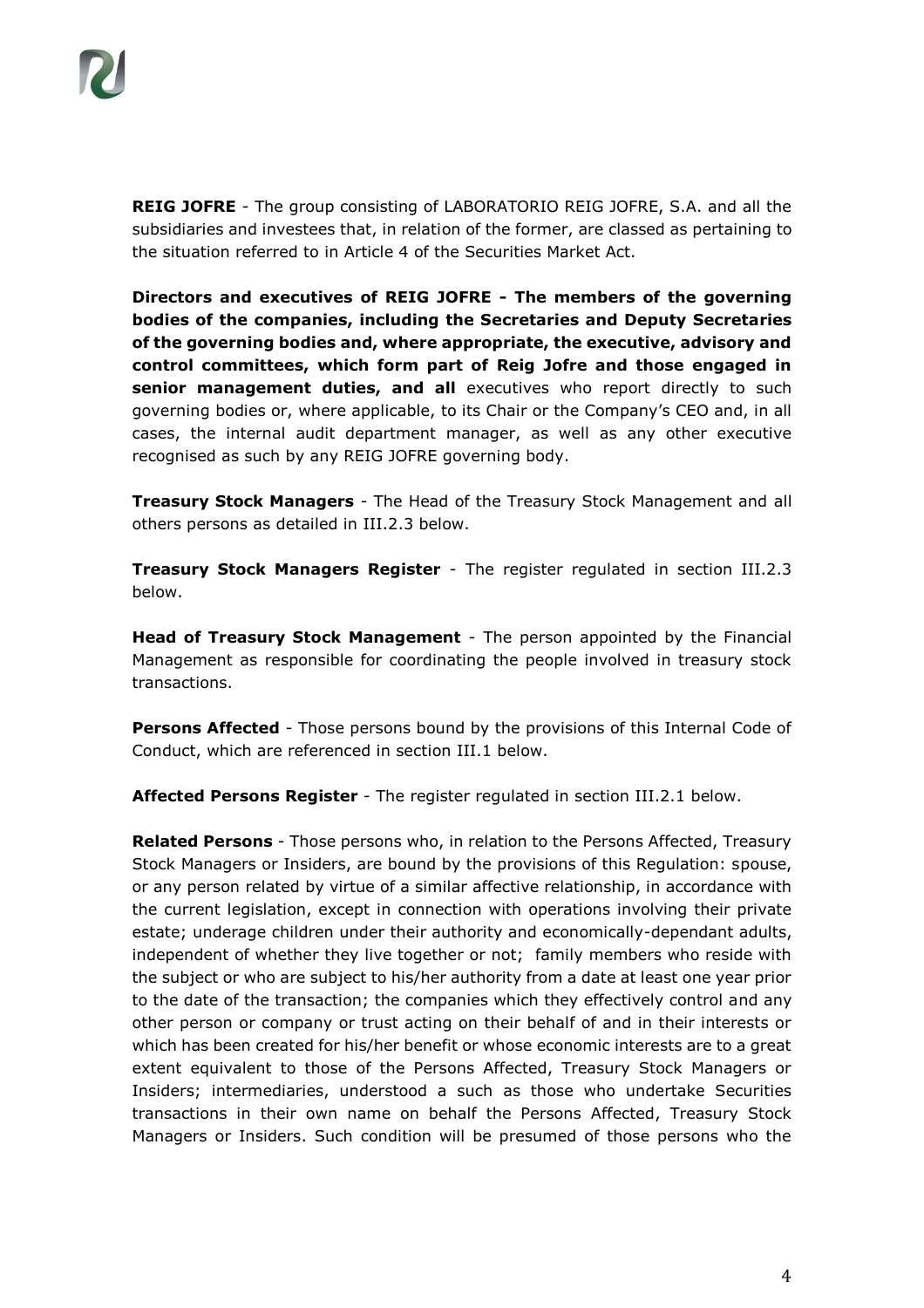Person Affected, the Treasury Stock Manager or the Insider covers totally or partially against the risks inherent to the transactions undertaken.

**External Advisors** - Those individuals or companies who do not have the consideration of REIG JOFRE Directors or Executives or employees and who provide financial, legal, consultancy or any other kind of service to REIG JOFRE by means of a civil or commercial relationship and which, as a result of the provision of the mentioned services, has access to Inside or Confidential Information.

**Securities** - Any fixed- or variable-income securities issued by any company that forms part of REIG JOFRE, which is listed on the stock exchange or other organized markets, and any financial instrument whose underlying assets are REIG JOFRE shares. To these effects, Securities include, but are not limited to: (a) tradable securities issued by REIG JOFRE, admitted to trading on an official secondary market or other regulated markets, MTFs or other organized secondary markets; (b) financial instruments and contracts granting the right to acquire such securities; (c) financial instruments and contracts whose underlying assets are the above-mentioned securities, instruments or contracts; and (d) the securities, instruments and contracts of entities other than those which form part of REIG JOFRE and in relation to which the Persons Affected and Insiders have obtained Inside Information through their relationship with REIG JOFRE and, in all cases, when expressly determined as such by the Compliance Unit in compliance with this Regulation.

**Material Fact** - Any fact, decision or information which may reasonably affect an investor's decision to acquire or to transmit Securities and which, consequently, may significantly influence the price of the shares issued by REIG JOFRE. Specifically, the following are considered Material Facts, on the understanding that if they were or have been made public they would have or have exerted a significant influence on the share price: the data relative to the profitability or solvency of REIG JOFRE, its economic efficiency in general, those relating to the investment and financing policy involving significant immediate or future cash flow movements, those relating to the legal, organizational or business structure of the company, its Boards of Directors or management, treasury stock operations, as well as any other regulated market, investor or shareholder information event.

Notwithstanding the content resulting from the above-defined concept, and by means of example and without limitation, Inside Information often refers to REIG JOFRE's results, extraordinary alterations of the results or amendments to the publicised estimations of results; transactions susceptible to be carried out by REIG JOFRE, such as capital transactions or securities issues of particular relevance; significant acquisitions or mergers, as well as any kind of legal or financial transaction; facts that may give rise to litigation, disputes or sanctions that may affect the Company's expected results; decisions taken by authorities prior to being made public;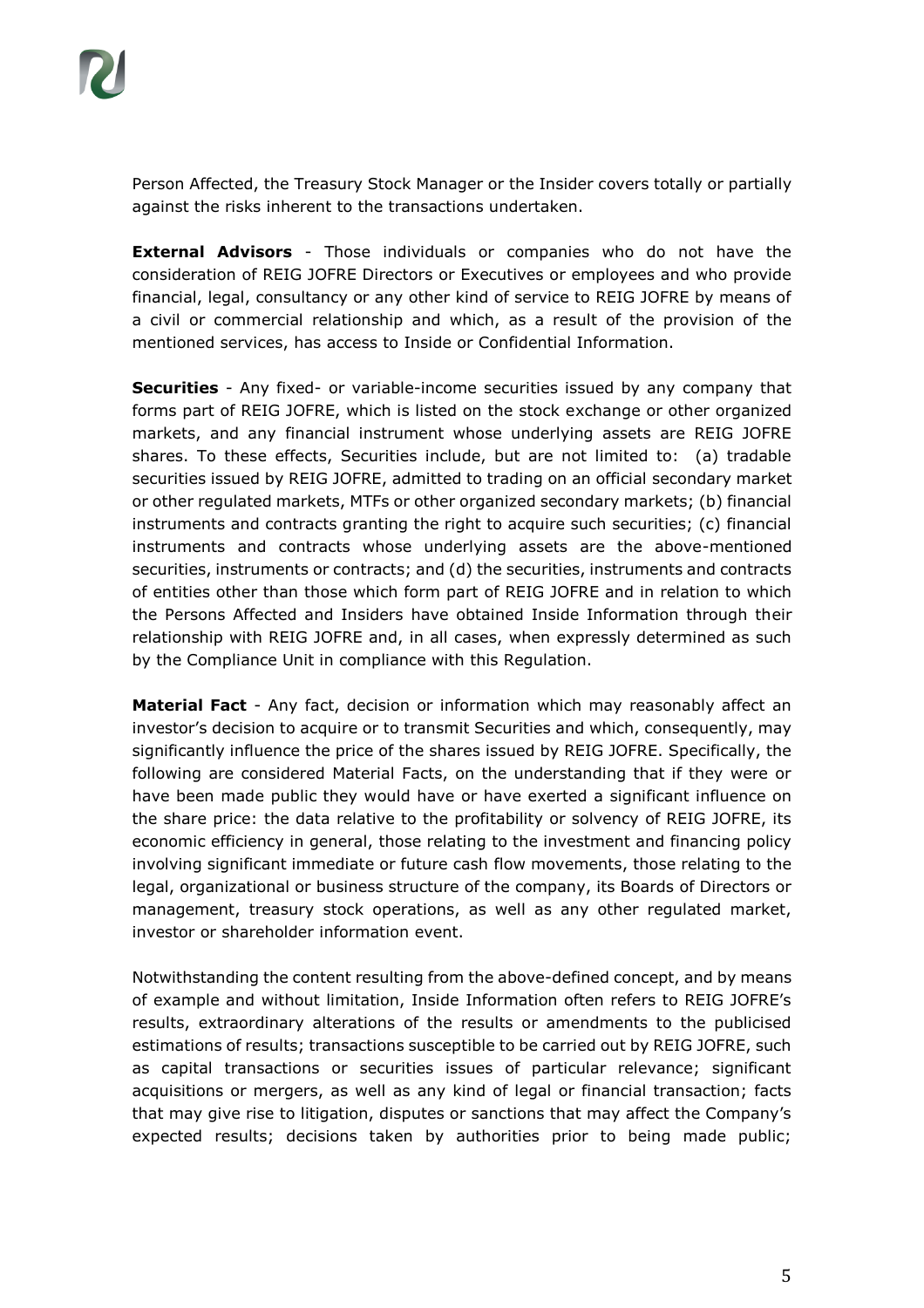information about significant orders to purchase or sell certain securities or similar events or situations.

**Inside or Proprietary Information** - All information of a specific nature that refers directly or indirectly to REIG JOFRE and/or its Securities and which has not been made public and which, if made public, could significantly influence the Company's trading price on markets or organised trading systems.

Information is considered capable of "having a significant influence on the trading price" when it may be used by a reasonable investor as part of his/her investment decisions.

Information is considered of a "specific nature" if it indicates a set of circumstances which exist, or which may be reasonably expected to exist, or a fact that has taken place, or which may be reasonably expected to take place, and the information is specific enough to enable the possible effect of this series of circumstances or facts on the price of the Securities or, when applicable, on the price of the derivatives related to the Securities, to be deduced. In relation to derivatives, Inside Information is considered any information of a specific nature which has not been made public, and which directly or indirectly refers to one or more of these derivatives, which the users of the markets on which these products are traded would expect to receive in accordance with the accepted market practices in those markets. In all cases, it is to be understood that the users of the markets mentioned in the previous paragraph would expect to receive information related, directly or indirectly, with one or more derivatives when the information is made available to users of these markets on a regular basis or must be disclosed by virtue of legal or regulatory provisions, market rules, contracts or uses applicable to the derivatives markets in question.

This definition shall extend to the tradable securities or financial instruments for which a request for admission to trading on a market or organized trading system has been made.

**Insiders** - The persons as detailed in section III.2.2.

**Insider Register** - The registers regulated in section III.2.2.

**Compliance Unit** - The LABORATORIO REIG JOFRE, S.A. Compliance Unit on matters relating to securities markets, an internal body that, among other tasks, is entrusted to ensure compliance with this Regulation.

**Decision** - The approval or final adoption by the Company's management of an agreement or transaction, without the expectation that the bodies to whom the formal approval corresponds are likely to reject the same.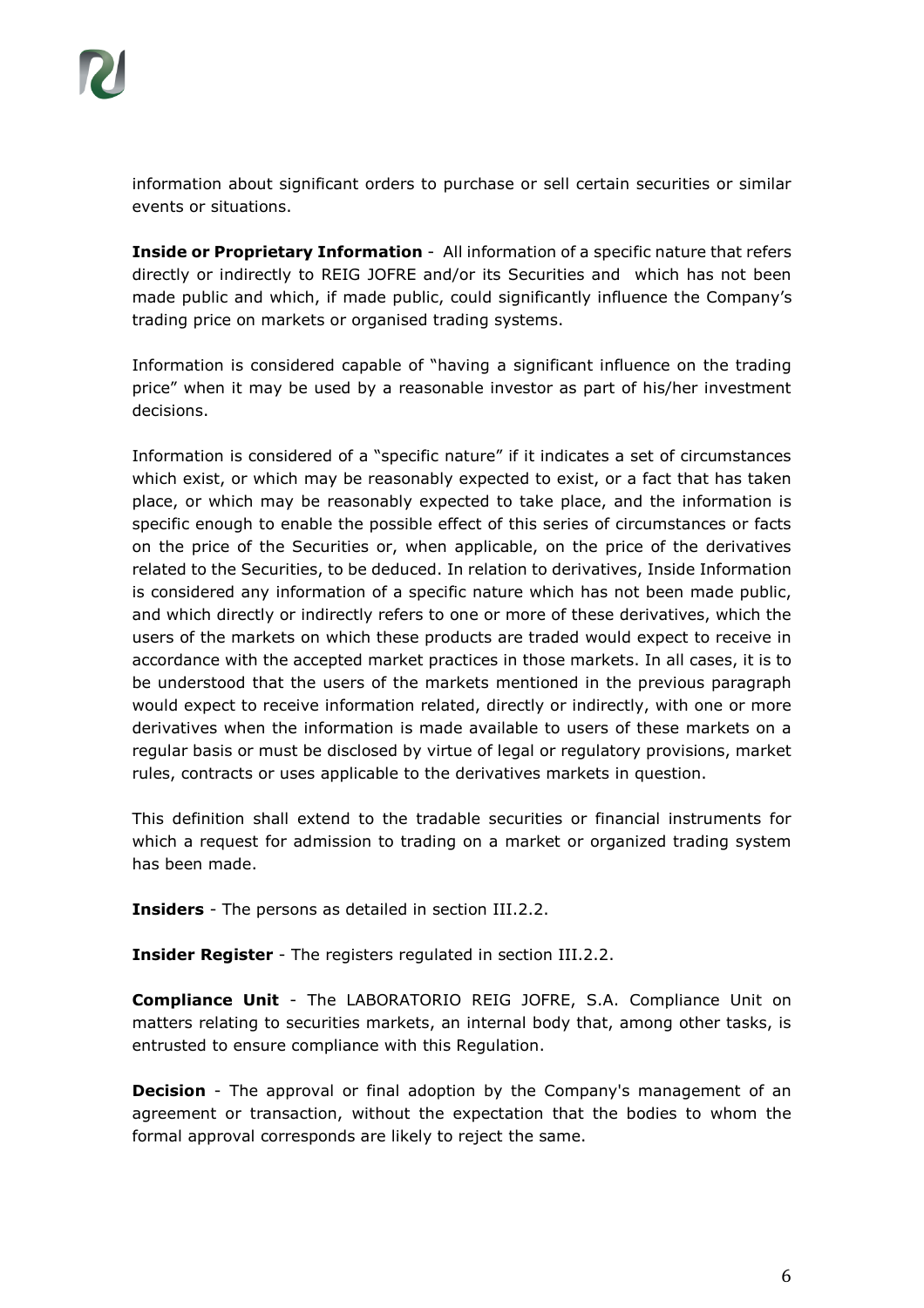**Confidentiality Phase** - Period of preparation, planning study or negotiation of a decision that constitutes or may constitute a Relevant Fact, during which no decision has been adopted.

**Confidential Documents** - The physical media - written, computer or otherwise of Inside or Confidential information.

#### **III. SUBJECTIVE SCOPE OF APPLICATION AND REGISTERS**

#### **1. Persons subject to the Internal Code of Conduct**

This Internal Code of Conduct is applicable to:

- i. The Directors and Executives of REIG JOFRE;
- ii. External Advisers, as provided in section V.D.;
- iii. Any employee or person who, in accordance with the applicable regulations, falls within the Regulation's scope of application by decision of the Compliance Unit, due to their habitual and recurring access to inside or proprietary information;
- iv. Those persons who have temporary or interim access to Insider Information as a result of their participation or involvement in an operation, during the time that they are included in an Insider Register, and until the Inside Information that gave rise to the creation of the Register is disclosed to the market through the communication required the applicable law and, in all cases, when notified to this effect by the Compliance Unit or, by delegation, the management or area responsible for the operation (e.g., by reason of the suspension or abandonment of the operation that gave rise to the Inside Information); and
- v. The Head of Treasury Stock Management and those persons whom the Compliance Unit, upon the proposal of the Company's CFO, appoint from among the financial management due to their responsibility over the Company's treasury stock management, as detailed in Article 15 of this Regulation, or due to the Unit's decision to subject such persons to the rules contained in this Regulation as a result of their recurring access to information relative to LABORATORIO REIG JOFRE S.A.'s activities with Securities.
- **2. List of persons subject to the Internal Code of Conduct. Registers**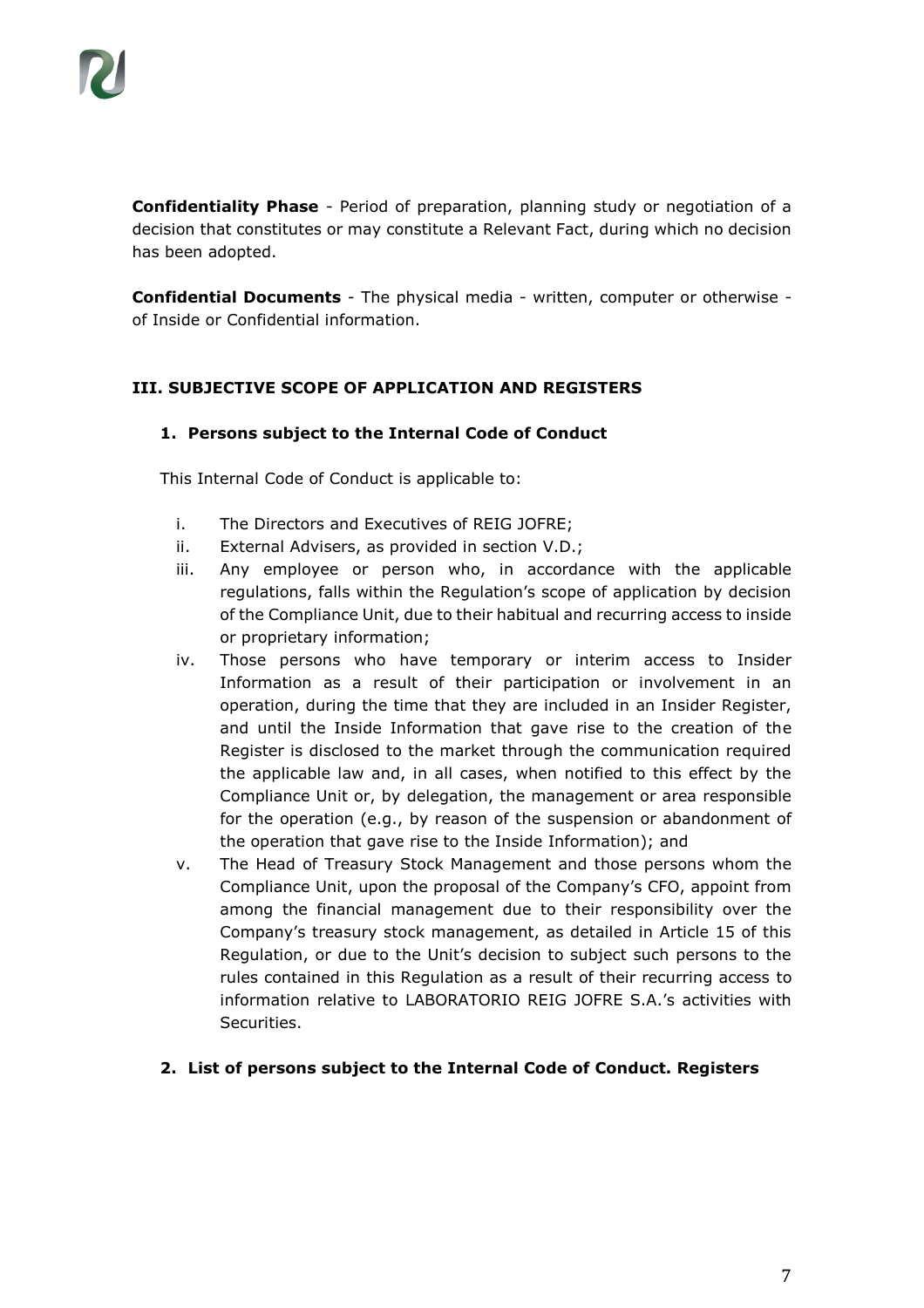The Compliance Unit shall at all times, by means of the corresponding Registers and in the terms detailed below, maintain a permanently updated list of those persons subject to this Regulation.

# **2.1. Incorporation into Persons Affected Register**

Persons Affected shall be added to the Persons Affected Register, the preparation and updating of which corresponds to the Compliance Unit. The Register shall detail the person's (1) identity; (2) reason for incorporation; and (3) the dates of the creation and updating of the register. The Compliance Unit will maintain an electronic copy of the Persons Affected Register available to the supervisory authorities.

The Persons Affected Register must be updated immediately when: (1) a change occurs in the reasons for which any given person has been included in the register; (2) it is necessary to add a new person to the register, with the corresponding date being recorded; and (3) a Person Affected included in the register ceases to have access to Inside Information, with the corresponding date being recorded.

The Compliance Department will review, at least once per year, the identity of the people who form part of the Persons Affected Register, although the registered data will be kept for at least five years as of the date of creation of the register, if later, as of the last update.

The Compliance Unit shall inform the Persons Affected of their inclusion in the Persons Affected Register and of the rights and extremes provided under the personal data protection legislation.

The Compliance Unit will inform the Persons Affected of: (1) their submission to the Regulation; (2) the inside nature of the information; (3) their duty to maintain the confidentiality of such information; (4) the prohibition relative to its use and the offences and penalties, if any, arising from the misuse of the Inside Information. Each Person Affected shall be presented with a copy of this Regulation.

The Persons Affected, in no more than 15 days as of the date on which the person affected is presented with a copy of this Regulation, will submit the duly-signed Declaration of Conformity attached as **Annex 1**to the Compliance Unit, specifying the number and the identity of the Securities held.

## **2.2 Incorporation into Insider Registers**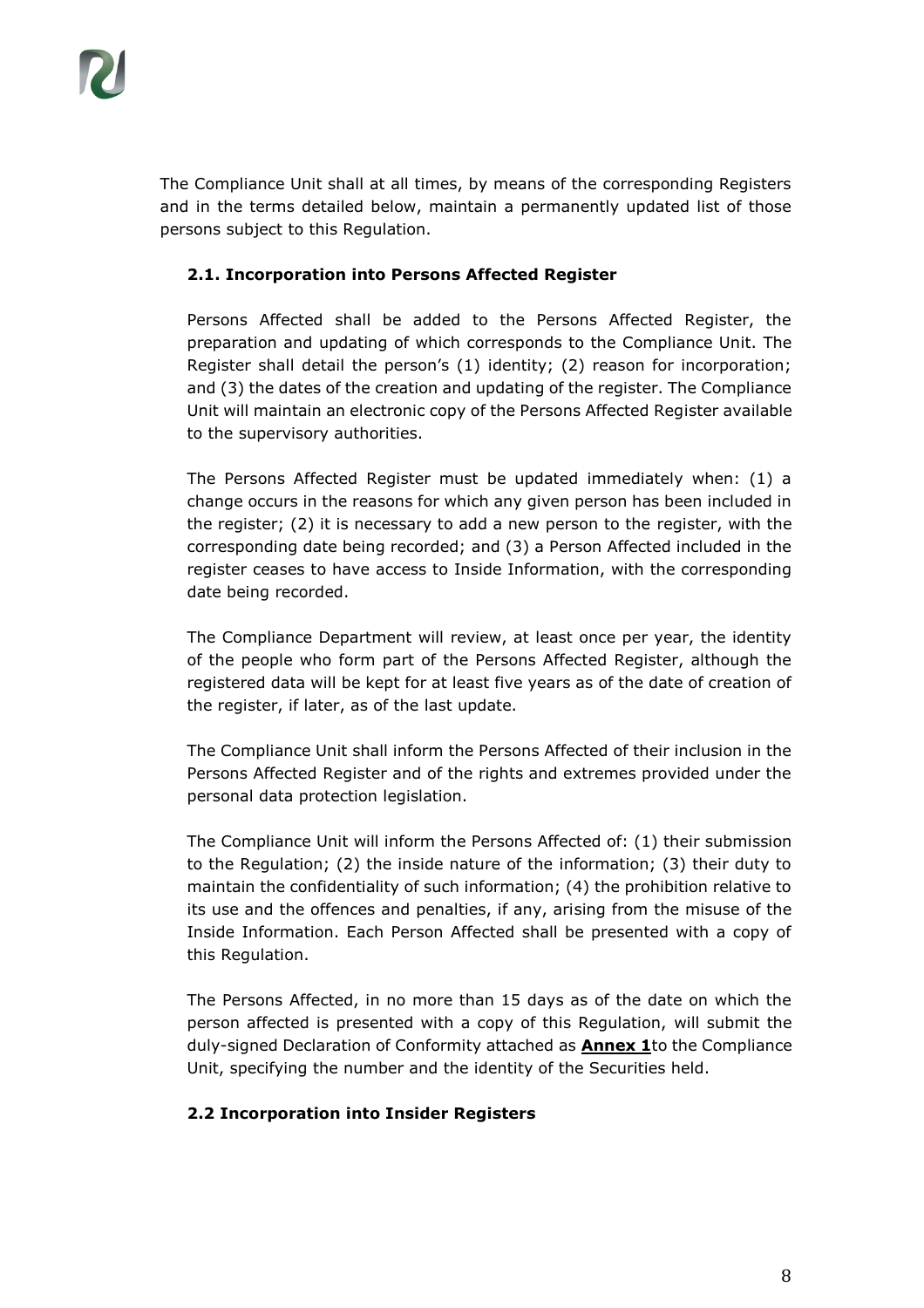The management or area which specifically assumes responsibility for leading an operation that may generate Inside Information under the provisions of this Regulation will appoint one person as responsible for creating and updating an Insider Register, which is to detail: (1) identity; (2) reason for incorporation; and (3) the dates of the creation and updating of the register. The persons responsible for the Insider Registers must send a copy of the same to the Compliance Unit. The Compliance Unit will maintain an electronic copy of the Insider Registers available to the supervisory authorities, and to which effect the persons responsible for the Insider Registers must send a copy of the same to the Compliance Unit.

The Insider Registers are to be immediately updated when: (1) a change occurs in the reasons for which any given person has been included in the register; (2) it is necessary to add a new person to the register, with the corresponding date being recorded; and (3) a Person Affected included in the register ceases to have access to Inside Information, with the corresponding date being recorded. The data registered in the Insider Register will be kept for at least five years as of the date of creation of the register, if later, as of the last update.

The person responsible for the Insider Register will inform the Insiders of: (1) their submission to the Regulation; (2) the inside nature of the information; (3) their duty to maintain the confidentiality of such information; (4) the prohibition relative to its use and the offences and penalties, if any, arising from the misuse of the Inside Information; and (5) the duty to inform the person responsible for the same of the identity of any other persons to whom the Inside Information is provided in the exercise of their normal work, profession or post, in order that such persons be included in the Insider Register. Each Insider shall be presented with a copy of this Regulation.

The creation of an Insider Register will not be required for those recurring operations or processes (such as the preparation of the financial statements and the regulated financial reporting) which only include the participation of Persons Affected registered in the Persons Affected Register.

#### **2.3 Incorporation into the Treasury Stock Manager Register**

The Treasury Stock Managers shall be added to the Treasury Stock Manager Register, the preparation and updating of which corresponds to the Compliance Unit. The Register shall detail the person's: (1) identity; (2) reason for incorporation; and (3) the dates of the creation and updating of the register. The Compliance Unit will maintain an electronic copy of the Treasury Stock Manager Register available to the supervisory authorities.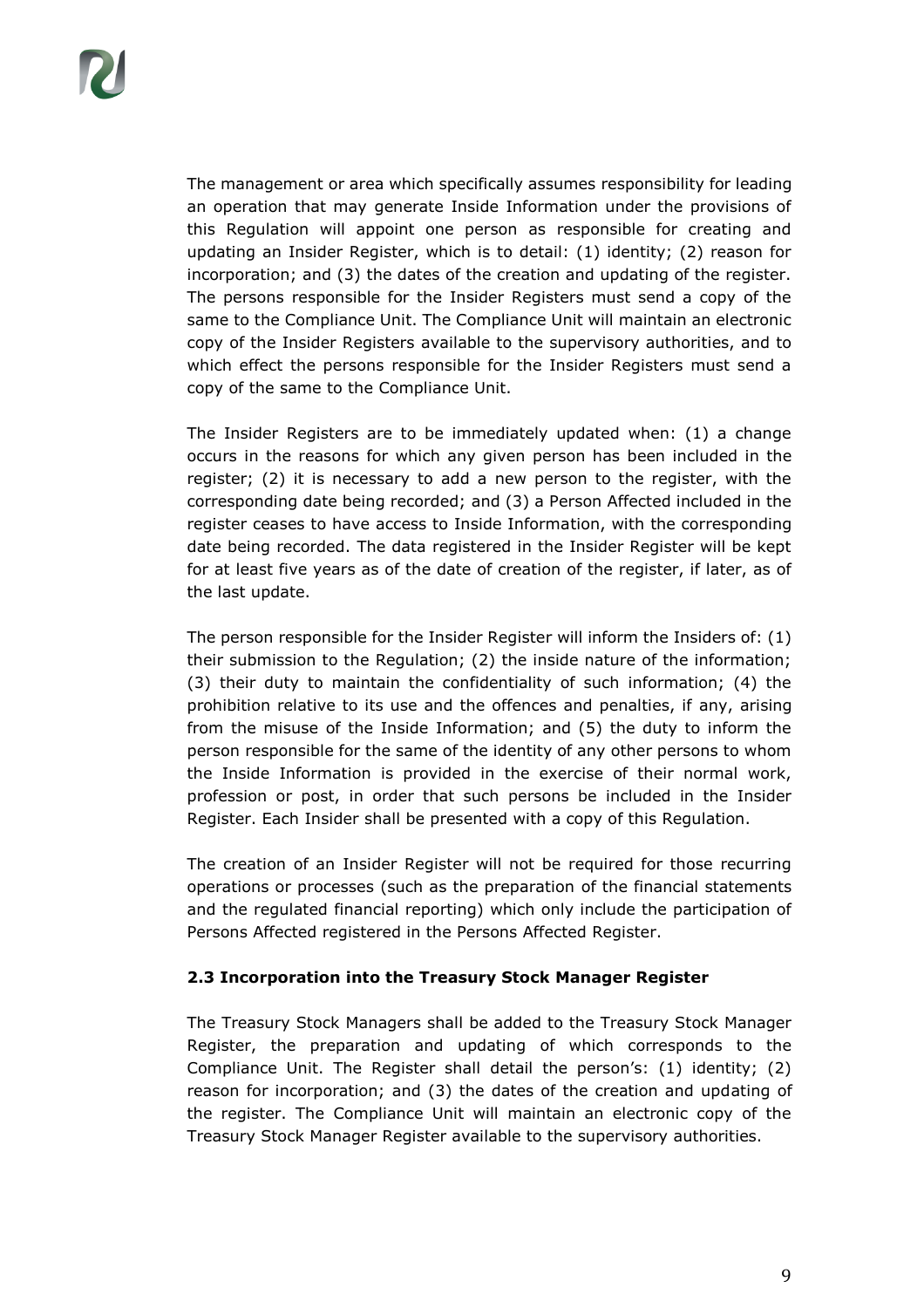The Treasury Stock Manager Register is to be immediately updated when: (1) a change occurs in the reasons for which any given person has been included in the register; (2) it is necessary to add a new person to the register, with the corresponding date being recorded; and (3) the Compliance Unit, upon the proposal of the Company's Chief Financial Officer, determines that a person included in the Treasury Stock Manager Register must be removed from the same due to their no longer participating in the REIG JOFRE treasury stock transactions, with the corresponding date being recorded.

The Compliance Unit will review at least annually the identity of the people included in the Treasury Stock Manager Register. The data registered in the Treasury Stock Manager Register will be kept for at least five years as of the date of creation of the register, if later, as of the last update.

The Compliance Unit will inform the Treasury Stock Managers of: (1) their inclusion in the Treasury Stock Manager Register; (2) the inside nature of the information; (3) their duty to maintain the confidentiality of the information in question; (4) the prohibition to use the information and the offences and penalties which, when applicable, derive from the misuse of the Inside Information; (5) the duty to abstain from effecting, ordering or participating in the decision-making process relative to the treasury stock transactions and must immediately inform the Compliance Unit, as well as REIG JOFRE's Chief Finance Officer, in the event that, notwithstanding the precautions adopted in compliance with the current legislation and LABORATORIO REIG JOFRE S.A.'s internal regulations relative to these matters, he/she were to access any Inside Information, with the aim of complying with the provisions of this Regulation; and (6) of the special commitment to confidentiality in relation to the treasury stock transactions which he/she undertakes.

If it is determined, with the approval of the Company's Chief Financial Officer, that a Treasury Stock Manager is to participate in the study or negotiation phase of an operation in which he/she is to receive and/or generate information susceptible to be considered Inside Information, the Treasury Stock Manager: (1) shall abstain from undertaking, ordering or participating in the treasury stock transaction decision-making or implementation processes; and (2) shall be removed from the Treasury Stock Managers Register, and the corresponding date recorded, and added to the transaction's Insider Register. Once a Treasury Stock Manager has been removed from the Insider Register, he/she is to be re-registered in the Treasury Stock Manager Register, prior authorization from the Company's Chief Financial Officer and the Compliance Unit. The date of the Manager's re-registration is to be recorded. If a Treasury Stock Manager affected by the measure is the Head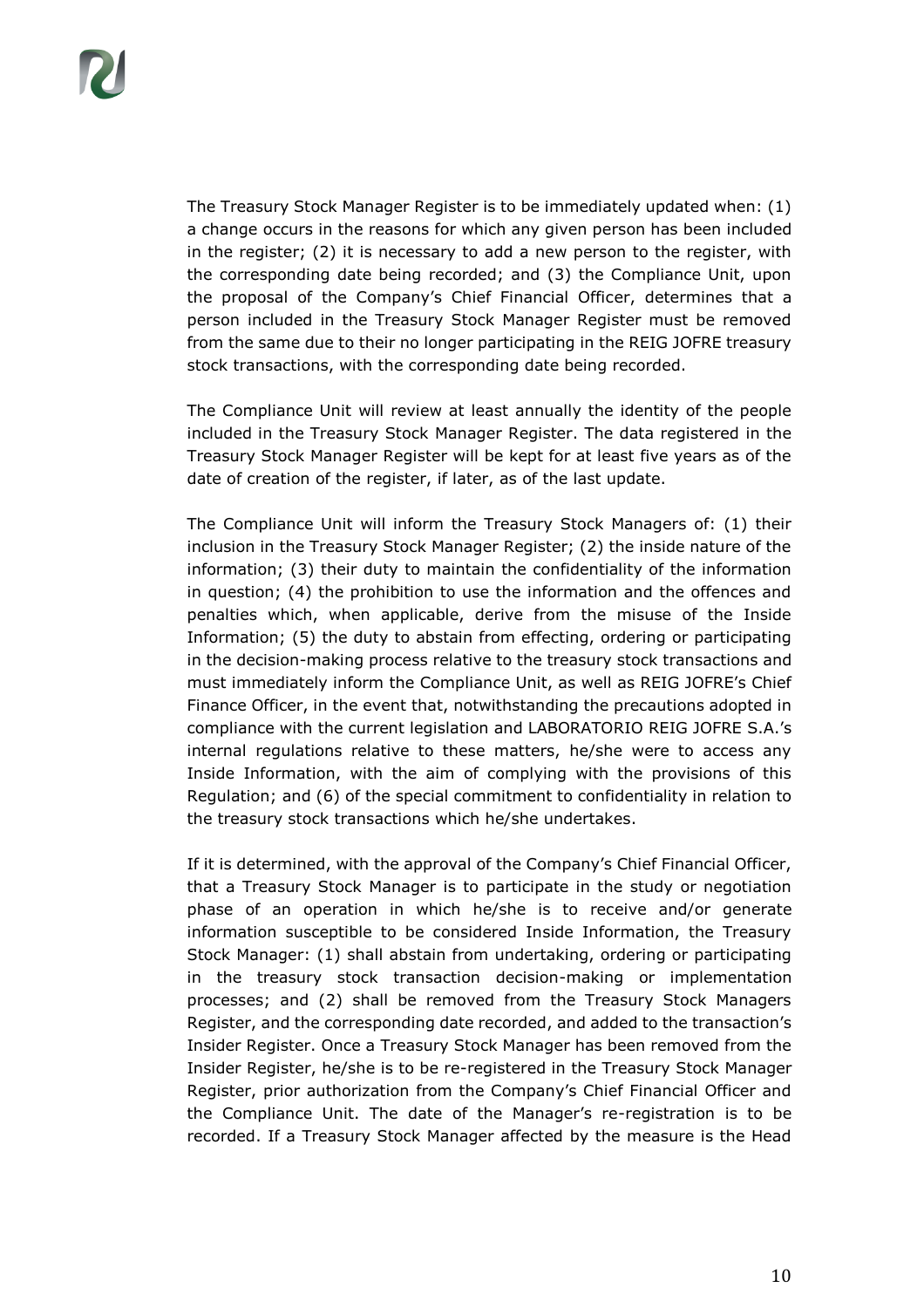of Treasury Stock Management, the CFO is to simultaneously appoint another person to carry out the duties of the Head of Treasury Stock Management until his/her reinstatement, and to report this situation to the *CNMV*.

The Treasury Stock Managers, in no more than 15 days as of the date on which the person affected is presented with a copy of this Regulation, will a submit the duly-signed Declaration of Conformity attached as Annex 2 to the Compliance Unit, specifying the number and the identity of the Securities held.

## **IV.- RULES OF CONDUCT IN RELATION TO SECURITIES.**

# **1. Knowledge of and Compliance with the Securities Market legislation. Securities transactions**

Those subject to this Regulation must be aware of, respect and comply with, both in letter and in spirit, the securities market legislation concerning their particular field of activity and, specifically, the Securities Market Act and its implementing provisions, as well as this Regulation, of whose contents they will expressly recognise their awareness by signing a copy thereof.

The transactions involving Securities carried out by Persons Affected, the Treasury Stock Managers and Insiders are considered Securities transactions. "Transactions" are to be understood as any financial instruments or contracts by virtue of which Securities or the associated voting rights are acquired or transferred against spot, forward or future payments, or by virtue of which acquisition or transfer rights are constituted relative to such Securities (including acquisition and sale options and futures and warrants), either temporarily or permanently, qualified or unqualified, or the economic flows and the exposure to variations in the market value of the Securities (including swaps) are totally or partially traded.

## **2. Prohibition of use of Inside and Proprietary Information.**

Persons Affected, Treasury Stock Managers and Insiders shall comply strictly with the provisions of Article 81 of Law 24/1988 of 28 July, on the Securities Market, and the regulations that supplement or replace the same in the future. In particular, no Persons Affected may use the information obtained by the Company and of which they have knowledge by virtue of their position or occupation either for their own benefit or for the benefit of others, either directly or by facilitating such information to third parties, without the authorization of REIG JOFRE.

## **3. Safeguarding Information.**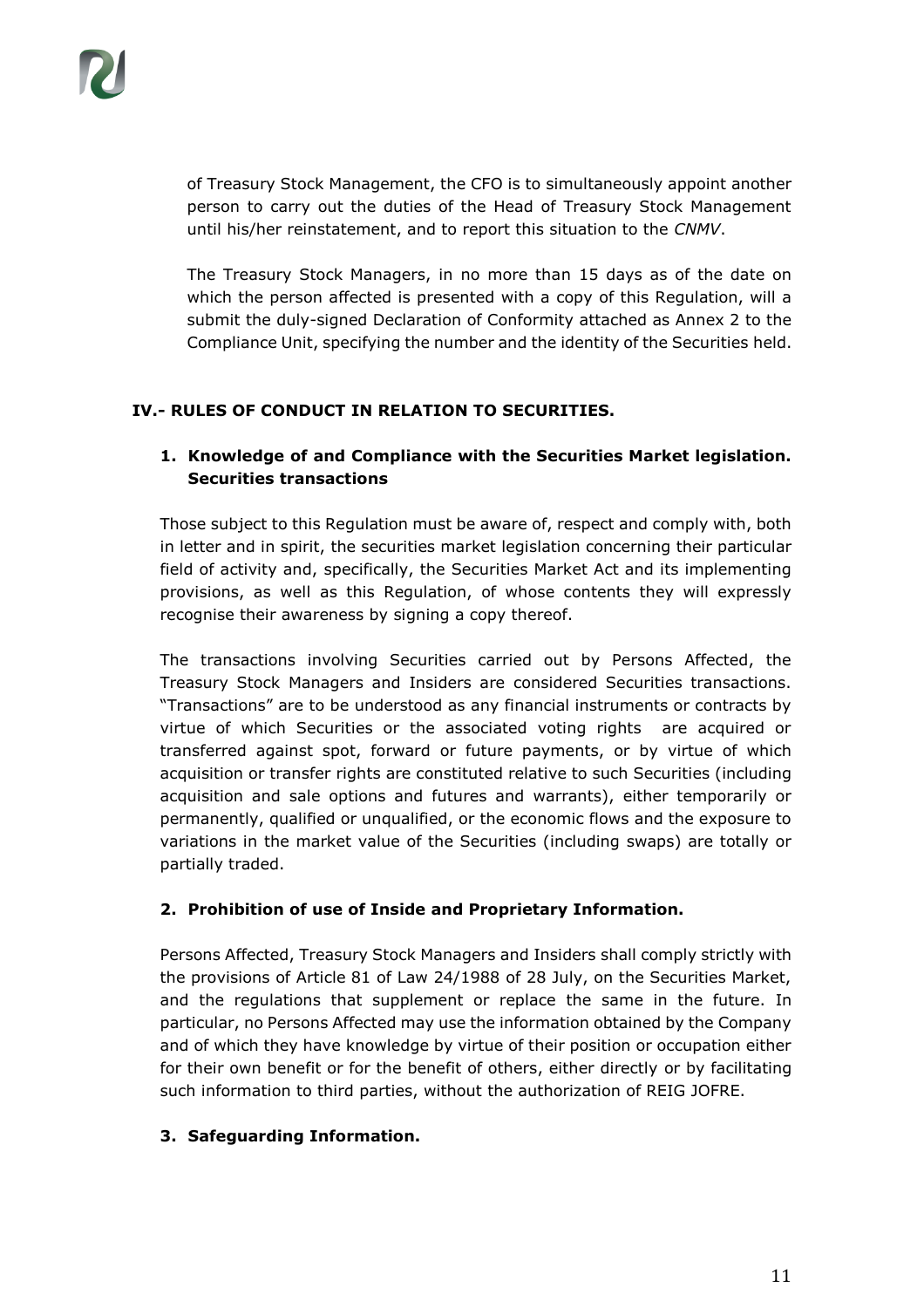Persons Affected, Treasury Stock Managers and Insiders shall, in the absence of the corresponding authorization to the contrary from the Monitoring Officer, establish information barriers in order to safeguard all information or data of which they have knowledge and relating to the Company or the securities issued by the Company, without prejudice to their duty to communicate and collaborate with the judicial or administrative authorities in the terms established by law.

Similarly, such persons shall prevent such data or information from being used in an abusive or unfair manner, denounce cases in which this occurs and immediately take the necessary measures to prevent, avoid and, if necessary, correct any consequences that may arise from the same.

# **V. RULES OF CONDUCT IN RELATION TO INSIDE AND PROPRIETARY INFORMATION.**

#### **A. Rules on Inside Information**

#### **1. Duties and responsibilities**

Those responsible for the different areas of Management or the financial or legal operations, during the study or the negotiation phases, in which they receive or generate information susceptible to be classified as Inside Information, must:

- (1) Inform, case by case and as soon as this circumstance is produced, by a means which sufficiently guarantees confidentiality, the Compliance Unit, which will decide on whether or not the information is to be classified as Inside Information;
- (2) Strictly limit knowledge of the information to those persons inside or outside REIG JOFRE considered essential, placing special emphasis on avoiding access to the information by Treasury Stock Managers;
- (3) Maintain an Insider Register for each transaction;
- (4) Establish security measures for its custody, filing, access, reproduction and distribution.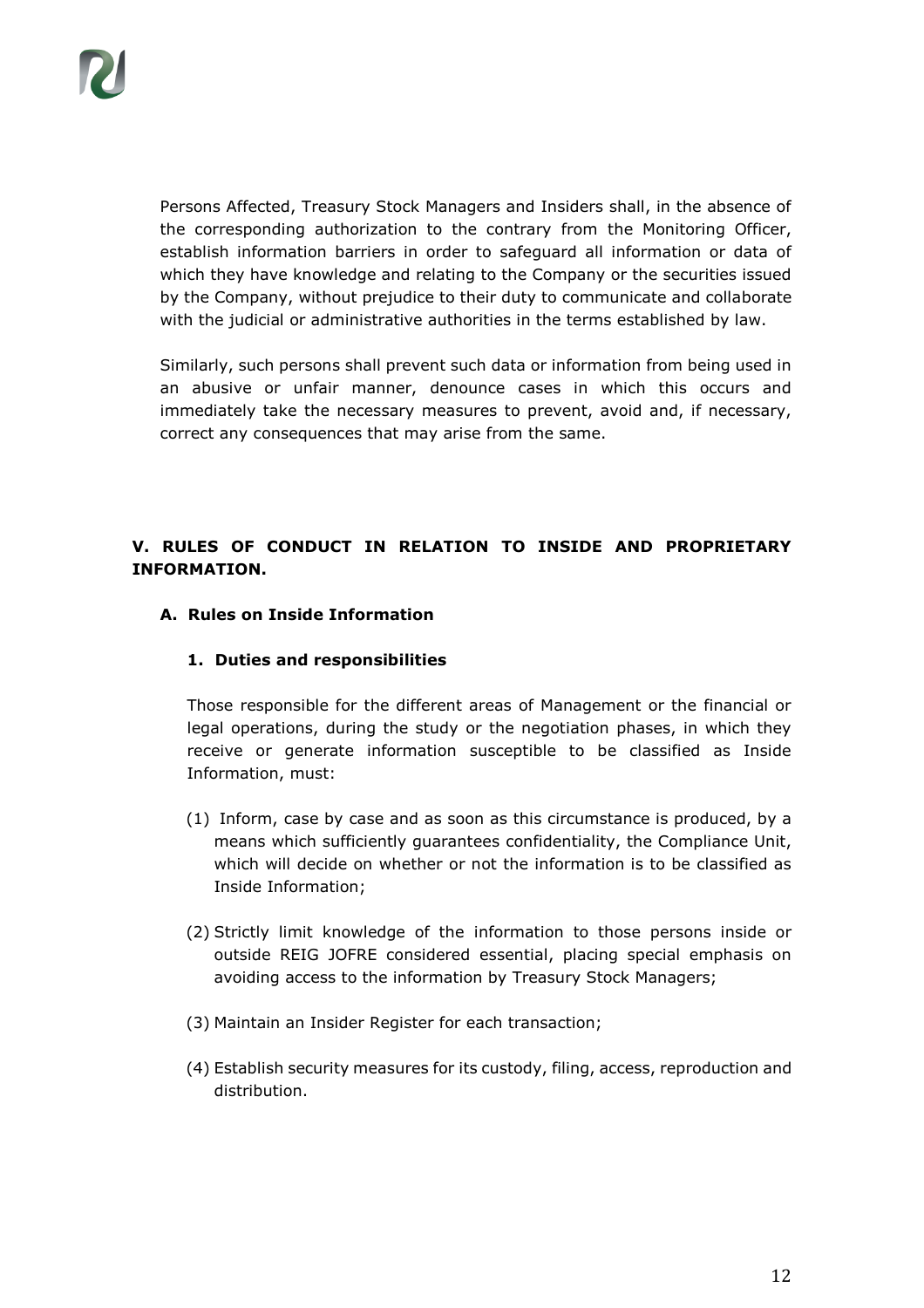- (5) Monitor the progress on the market of the trading prices and trading volumes of the Securities, as well as the rumours and news which the different professional sources of financial information and media issue in relation to the same. The task is to be carried out by the Company's financial management, in coordination with the Compliance Unit;
- (6) Immediately inform the Compliance Unit of the status of ongoing operations, or provide an advance report in the event of an abnormal evolution of the volumes contracted or the prices of the Securities and when there are reasonable indications that this evolution is the result of the premature, partial or distorted dissemination of the operation; and
- (7) Subject the undertaking of treasury stock operations, or of financial instruments referenced to the same, to measures which prevent the investment or divestment decisions from being affected by the knowledge of the Inside Information.

All Persons Affected and Insiders (except External Advisors) have the duty to know and comply with the internal rules and procedures established in relation to the confidentiality of Inside Information. All Persons Affected and Insiders in possession of Inside Information shall:

- (1) Safeguard the information, without prejudice to their duty of communication and cooperation with the judicial and administrative authorities in the terms established in the Securities Market Act and other applicable legislation;
- (2) Take appropriate measures to prevent Inside Information from being the subject of misuse or disloyal use; and
- (3) Inform the Compliance Unit immediately of any abusive or unfair use of Inside Information of which they become aware.

Persons Affected and Insiders in possession of Inside Information -in the terms set out in the Definitions-, shall be bound to refrain from exploiting, directly or indirectly, on their own behalf or on the behalf of others, such information on the market, or from communicating such information to thirdparties and, additionally, refrain from carrying out, directly or indirectly, for their own benefit or for the benefit of others, the following actions:

(1) Prepare or carry out any type of transaction involving Securities to which the Inside Information relates. These actions do not include the preparation and the undertaking of operations whose existence in itself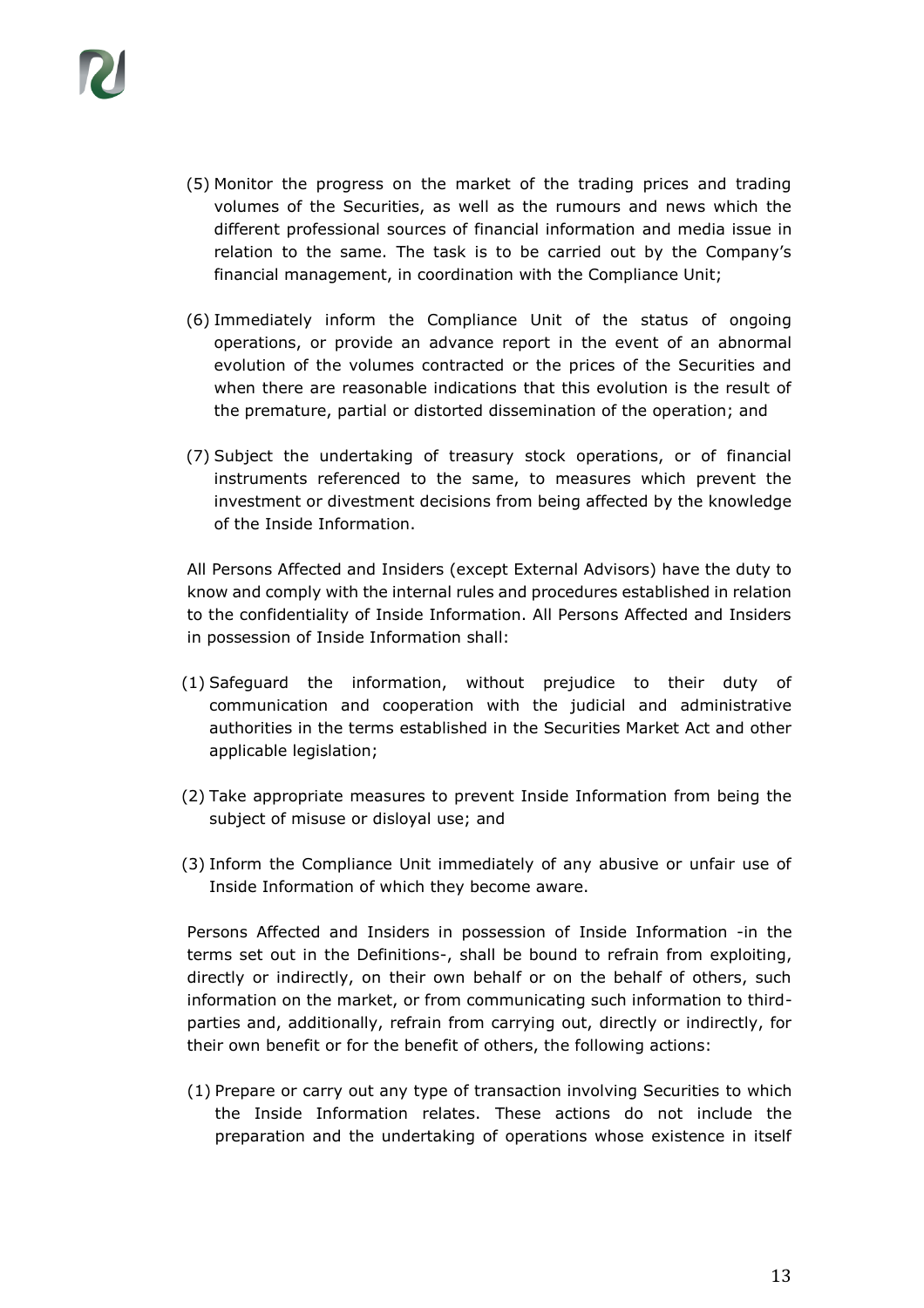constitutes Inside Information, as well as operations conducted in compliance with an expired obligation to acquire or sell negotiable securities or financial instruments when the obligation is contemplated in an agreement concluded prior the person concerned taking possession of the Inside Information, or by a manager by virtue of a discretionary portfolio management contract signed by the Person Affected, Insider or by any related person, as well as other all transactions effected pursuant to the applicable regulations; nor

(2) Communicate such information to third parties, except in the normal exercise of their work, profession or position, provided that those to whom they communicate the information in the normal exercise of their work, profession or post are subject, legally or contractually, to the duty of confidentiality and have confirmed to the Company that they have the necessary means to safeguard the information.

In relation to Treasury Stock Managers, if, notwithstanding the precautions taken to comply with the current legislation and the Company's internal regulations relative to these matters, a Manager were to access any Inside Information, he/she must abstain from effecting, ordering or participating in the decision-making or implementation process relative to treasury stock transactions. Similarly, the Compliance Unit and the Company's CFO must be informed immediately of such a circumstance in order that they may take the opportune measures, including the temporary replacement of the person who had access to the Inside Information as part of their duties related to the treasury stock. If a Treasury Stock Manager with access to the Inside Information is the Head of Treasury Stock Management, and the measure consists of his/her temporary replacement, the CFO is to simultaneously appoint another person to carry out the duties of the Head of Treasury Stock Management while the measure remains in effect.

Additionally, they must observe strict compliance with the obligations and prohibitions that arise from the following sections. Similarly, in the event that, pursuant to the exercise of their employment, profession or duties, they have knowledge of another person not included within the scope of this Internal Code of Conduct having access to or possessing Inside Information, they shall be obliged make such an extreme known to the Compliance Unit in order that the measures conducent to the compliance by said person of the obligations arising from this Regulation may be adopted.

In the event of the termination of the employment or contractual relationship, the duties and responsibilities set out in this Regulation in relation to Inside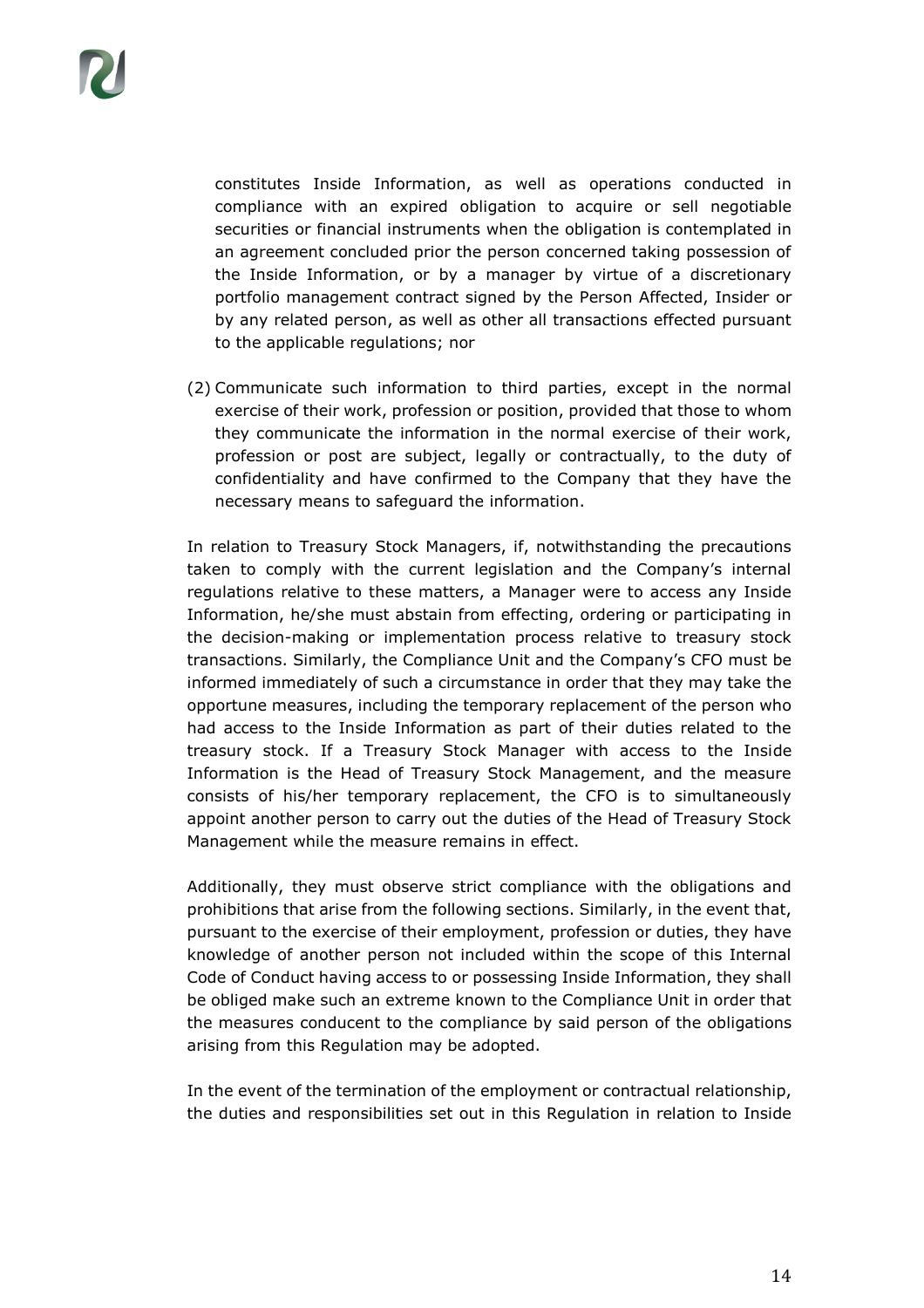Information shall remain in force for 2 years as of the effective date of termination, except when the information is made public by REIG JOFRE.

# **2. Prohibition to participate in proprietary and non-proprietary trading**

Those with access to Inside Information in the terms of this Regulation shall not, directly or indirectly, participate in proprietary and non-proprietary trading, without complying with the obligations set out in this Regulation regarding the securities to which such information relates, or subscribe preparatory contracts, options or acquisition or sales commitments related to the same.

## **3. Prohibition to communicate or recommend**

Those with access to Inside Information shall not disclose such information to third parties and must comply, in all cases, with the provisions of the second paragraph of point number 1 above.

Similarly, those possessing Inside Information shall not make recommendations to third parties relative to the acquisition or disposal of securities or induce others to acquire or dispose of the same through the use of said Inside Information.

## **B. Treatment of Inside Information and Material Facts.**

All Material Facts must be reported to the *CNMV* as soon as knowledge is obtained of the Fact, the decision is adopted or the agreement or contract signed. Material Facts may not be published via any media prior to their publication in the *CNMV* website. Furthermore, the content of a Material Fact disclosed to the market by any channel of information or communication other than the *CNMV* must be consistent with that reported to the *CNMV*. Similarly, any significant change that occurs in communicated Material Information must be immediately disclosed to the market in the same manner.

The content of the communication will be true, clear and complete. The information will be presented in a neutral manner, without bias or value judgments that prejudge or distort its scope, applying the same criteria to the Material Fact independently of any possible favourable or adverse influence on the price of the Securities.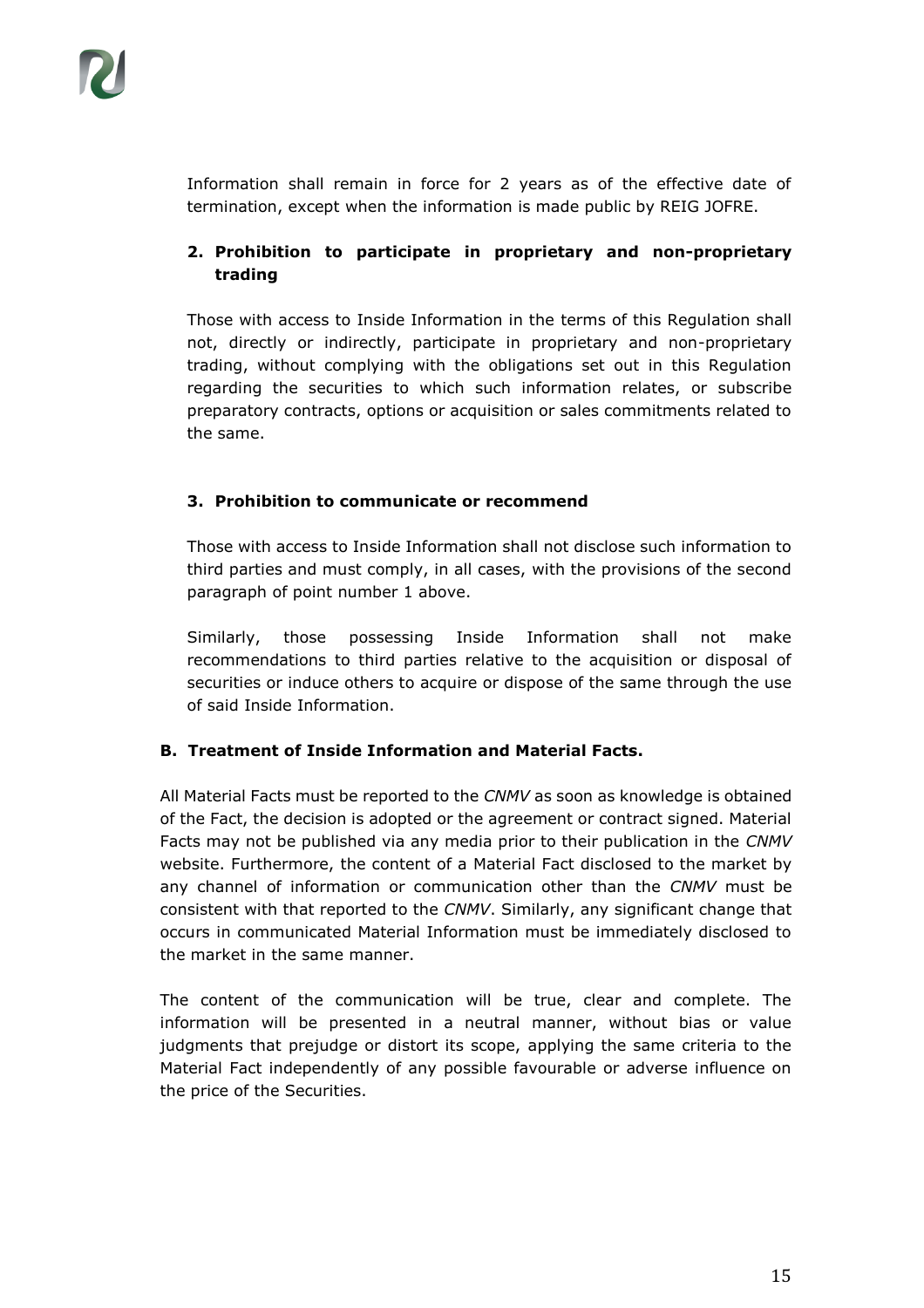The content of the information, whenever possible, must be quantified, indicating, where applicable, the corresponding amount. In the case of approximate data, this circumstance shall be specified and, where possible, an estimated range is to be provided.

Likewise, the communication is to include the background, references or points of comparison deemed appropriate in order to facilitate the understanding and scope of the same.

In cases where the Material Fact which is the subject of the communication refers to decisions, agreements or projects whose effectiveness is conditioned by a prior authorization or subsequent approval or ratification by another body, person, institution or public authority, such a circumstance is to be specified .

The Material Fact will be posted on the LABORATORIO REIG JOFRE S.A. website. The content and the dissemination of the Material Fact will be adapted, in all cases, to the provisions of the rules of the securities markets applicable at all times to the regulated information.

In this sense, the Material Fact is to be communicated to the *CNMV* in a manner which guarantees the security of the communication, minimizes the risk of data corruption and unauthorized access, and provides certainty as to the source of such information. Any failure or disruption in the transmission of the information and which is under its control of the sender must be remedied as soon as possible. The nature of the Material Fact must be made clear and LABORATORIO REIG JOFRE, S.A. must be clearly identified as the issuer. The subject of the information and the date and time of the communication must also be clearly identified.

In addition to the information detailed in the previous paragraph, the Company must also be capable of notifying the *CNMV*, in relation to the disclosure of a Material Fact, of: (i) the name of the source of the information; (ii) the data relative to the validation of the security; (iii) the format of the information communicated; and, where appropriate, detailed information on any restrictions imposed by the Company on the Material Information.

Material Facts must be communicated to the *CMNV* by the Secretary of the Board of Directors or by one of the Vice-Secretaries of the Board of Directors or by a person designated by the Secretary or the Vice-Secretaries. The Compliance Unit must be informed of the content of the Material Fact communication, which in turn must be sent within the time limits and in accordance with the procedures established in the applicable regulations.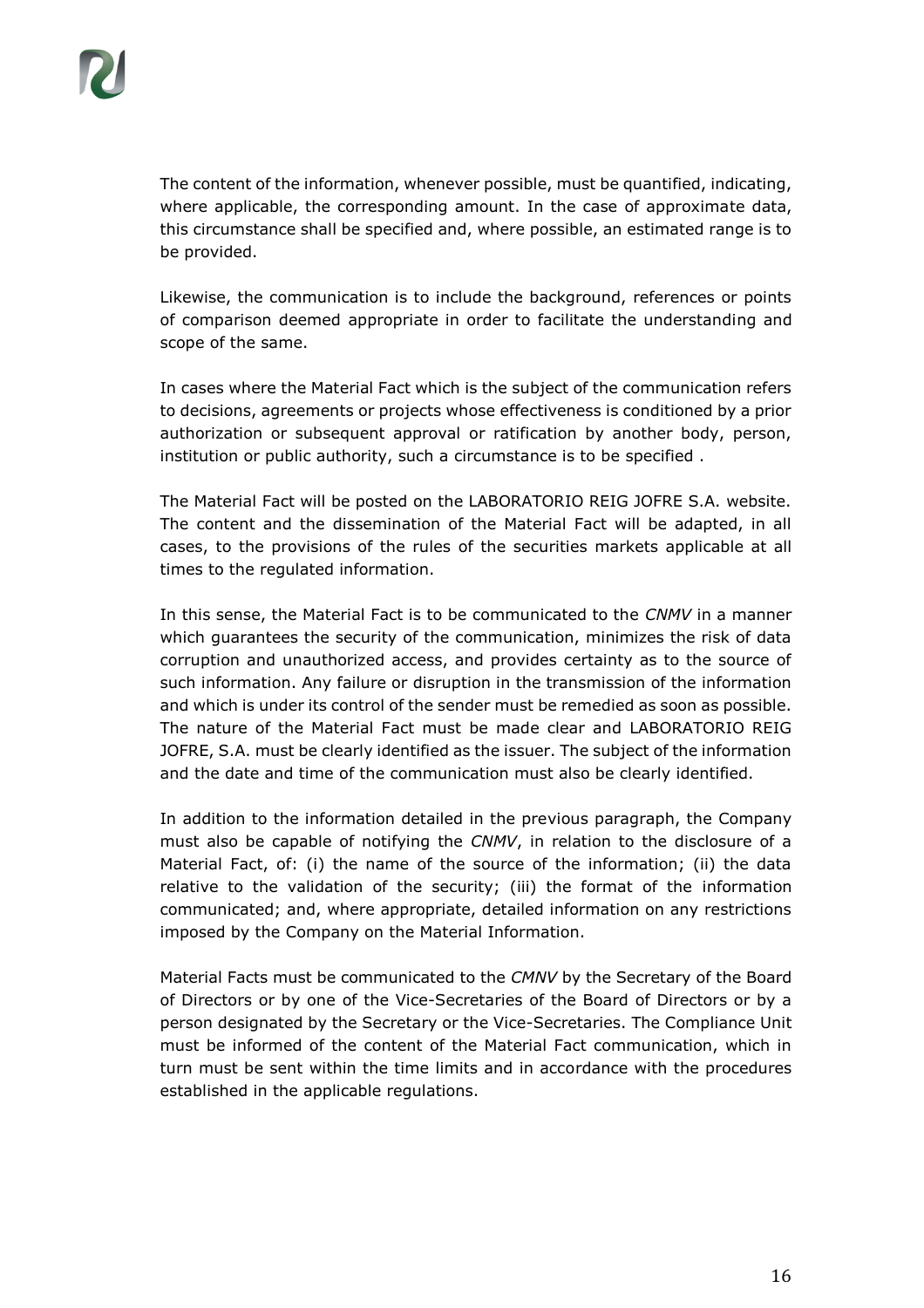The Company shall appoint at least one authorized intermediary before the *CNMV* to respond effectively and with sufficient celerity to any inquiries, verifications or requests for information received from the *CNMV* relating to the dissemination of a Material Fact.

The person appointed as authorized intermediary must meet the legally-required conditions necessary for the post and their appointment is to be communicated to the *CNMV*, in accordance with the provisions of the applicable regulations.

Tasks related to studies, preparation and negotiation carried out prior to the adoption of decisions considered material shall be excluded from this duty of disclosure, provided the confidentiality of the same is safeguarded. Specifically, ongoing negotiations, or circumstances related to the same, where the normal outcome or development of the negotiations may be affected by the public dissemination of information, as well as the decisions adopted or contracts formalized by the Company's governing bodies and which require the approval of another LABORATORIO REIG JOFRE S.A., or REIG JOFRE body to become effective, provided that the public disclosure of the information prior to such approval would jeopardize the correct assessment of the information by the market.

Notwithstanding the above, LABORATORIO JOFRE REIG, S.A., must disseminate the information immediately if it cannot guarantee its confidentiality.

Any meetings of a general nature with analysts, investors or the media must be planned in such a manner so that those involved do not to disclose Material Facts which have not previously been disclosed to the market, as indicated in this article.

## **C. Treatment of Confidential Documents.**

The treatment of Confidential Documents shall conform to the following rules:

i. The confidential nature and the restricted use of the Documents shall be indicated in the same. In the case of Documents in electronic form, the confidential nature is indicated prior to accessing the information. Those areas which handle Inside Information, as well as those determined by the Compliance Unit, will not allow access to its registers, files and computer systems to anyone from outside the area, unless such persons are authorized by the area manager, during the habitual decision-making processes previously established by Company; this prohibition is extended to the Treasury Stock Managers.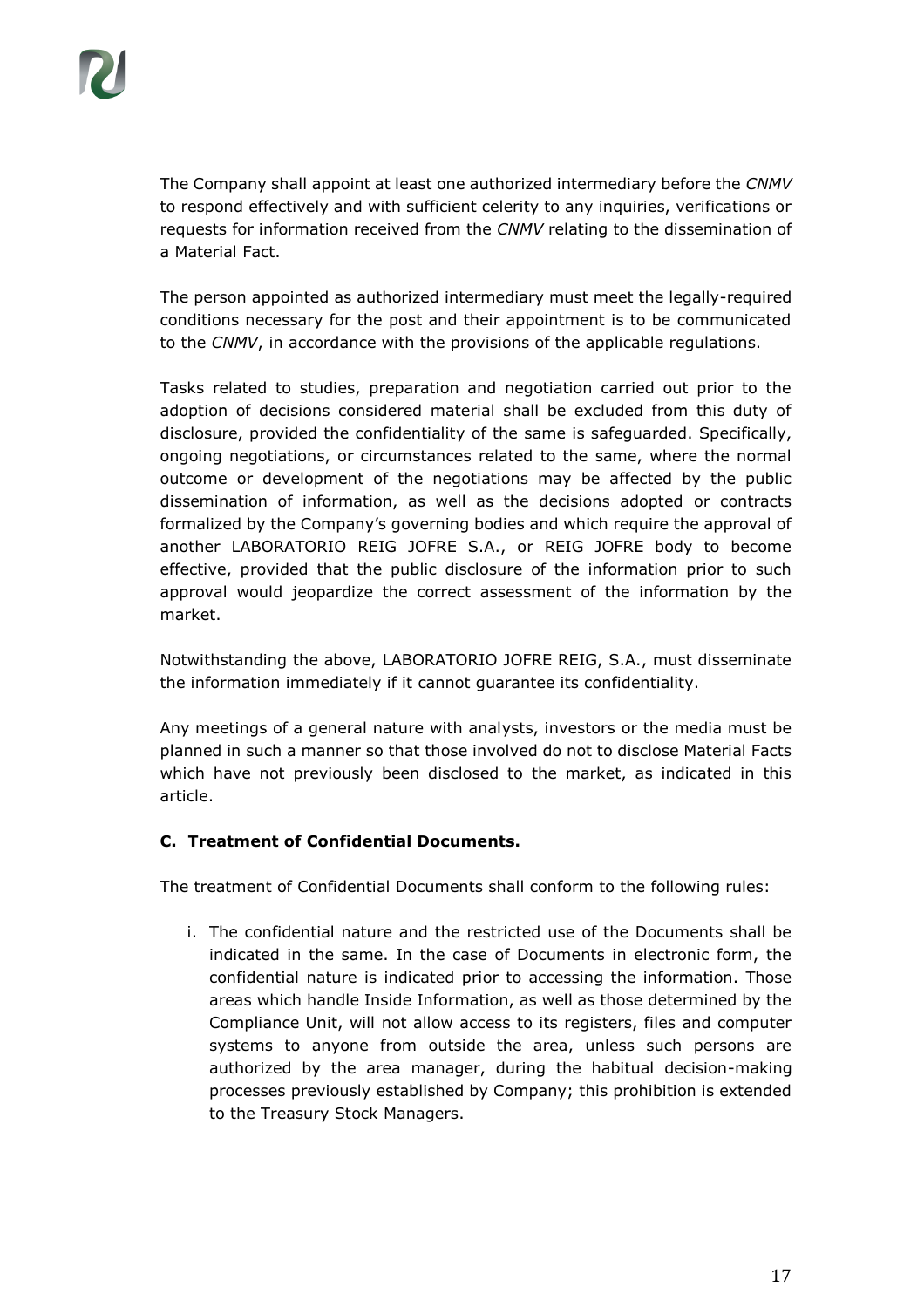ii. Filing.-

Confidential Documents shall be filed in different places, and a location, cupboard system or computer media for their filing shall be designated to this effect. Said location shall be equipped with special protection measures to ensure the access of authorized personnel only. Those responsible for the coordination of work referenced by the Inside Information are to be indicated as responsible for the custody of the Confidential Documents. In the case of documents in electronic form, the relevant security mechanisms for safeguarding exclusive access by the corresponding persons are to be established.

iii. Reproduction.-

Reproduction of or access to a Confidential Document must be expressly authorized by the person responsible for the document in question. Persons having access to or who obtain a copy of the document shall be included in the list of people with access to confidential information. The recipients of reproductions or copies of Confidential Documents shall be informed of the confidential nature of the information contained herein. Persons Affected and Insiders in possession of Confidential Documents shall act diligently in the use and handling of the same and shall be responsible for their custody and maintenance and for maintaining their confidentiality. The manager of the area responsible for their custody will be responsible for authorizing their reproduction. The recipients of the reproductions or copies must be informed of the prohibition against obtaining second copies and against the use of the information for purposes other than those for which it has been provided.

iv. Distribution.-

The general distribution and dispatch of Confidential Documents and copies, when issued in printed format, thereof shall be carried out, whenever possible, by hand and only to persons who are included in the confidential information access list. Where this is not possible, extreme security measures must be taken, with ultimate responsibility lying with those persons responsible for the safekeeping of the Confidential Information. If the Information is distributed via computer media, the exclusive access of the recipients must be guaranteed.

v. Destruction of Confidential Documents.

The destruction of Confidential Documents, as well as of any copies of the same, is to be effected by any means capable of ensuring the documents' complete elimination.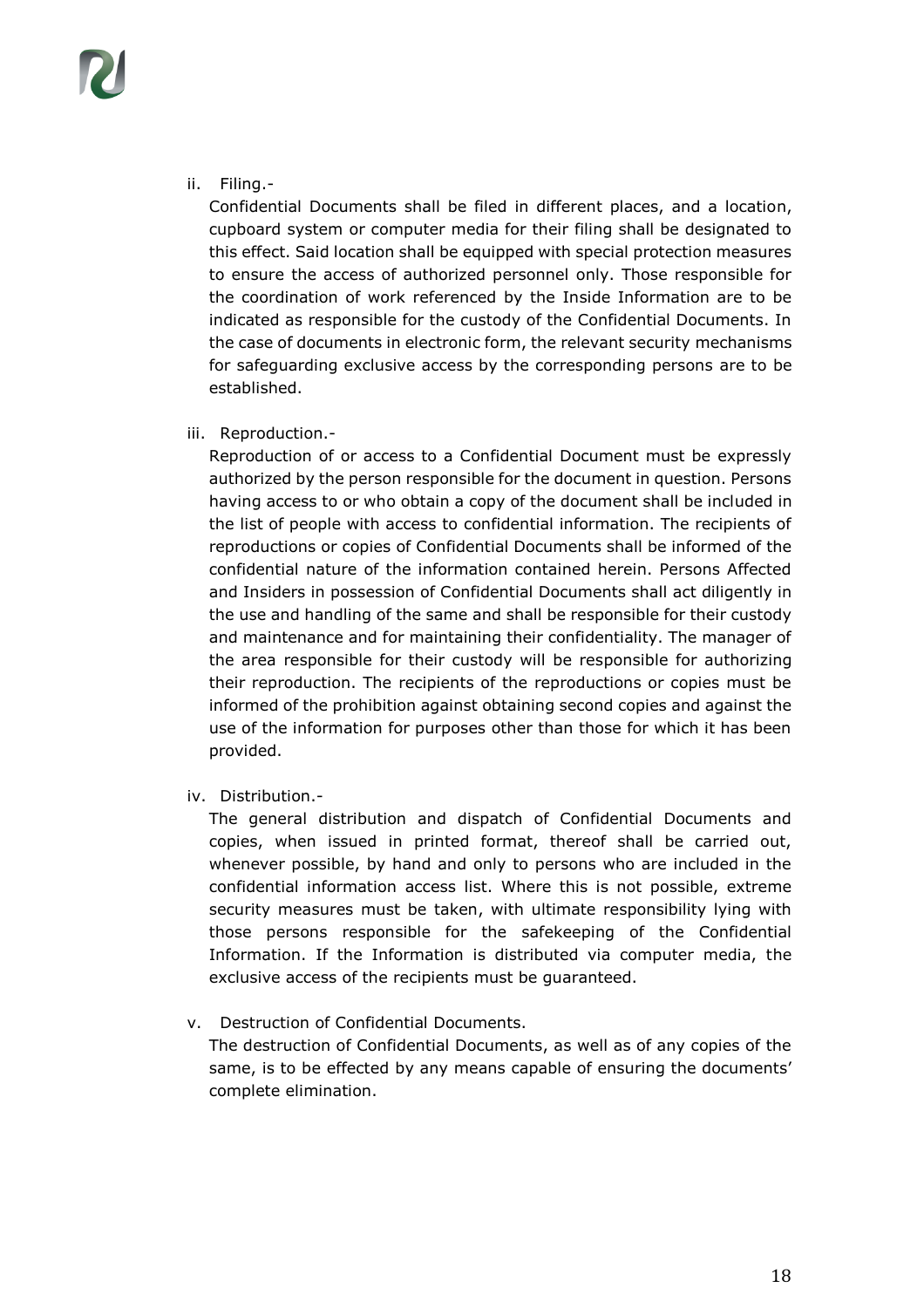

#### **D. External Advisors.**

- 1. The company's External Advisors must sign a confidentiality agreement prior to receiving any information about the Company, except when subject by virtue of their professional status to professional secrecy. The name of the External Advisor, its executives and employees shall be included in the list of persons knowledgeable of material information. External Advisors must, in all circumstances, be informed of the insider nature of the information with which they are facilitated and of the corresponding obligations they assume, as well as of their inclusion in the Insider Register. Furthermore, they will be required to declare their awareness of such circumstances.
- 2. External Advisers providing corporate communications services shall be subject to a special procedure due to the necessity to establish secure and reliable systems that ensure against a lack of coordination in the manner in which the information considered confidential and/or sensitive is communicated to the Spanish Securities Market Commission, to the market in general and to the media.

Under no circumstances shall the media be provided with confidential and/or sensitive information that has not been previously placed at the disposition of the Securities Market Commission, and for which purpose the following procedure is established:

- a. The communications advisor, prior to sending any information to third parties, shall seek instructions from the person designated by REIG JOFRE.
- b. The orders and instructions given to the external advisor in relation to the dates and times of the disclosure of Material Facts shall be submitted in writing. To this effect, communications effected via fax and email shall be considered valid.
- c. All press release texts shall be signed in acquiescence by at least one of the persons designated for this purpose by REIG JOFRE.
- d. Official communications (Spanish Securities Market Commission, Stock Markets, etc.) shall be printed on paper bearing the REIG JOFRE logo.
- e. All communications shall be filed on paper, with the dispatch date and time clearly identified.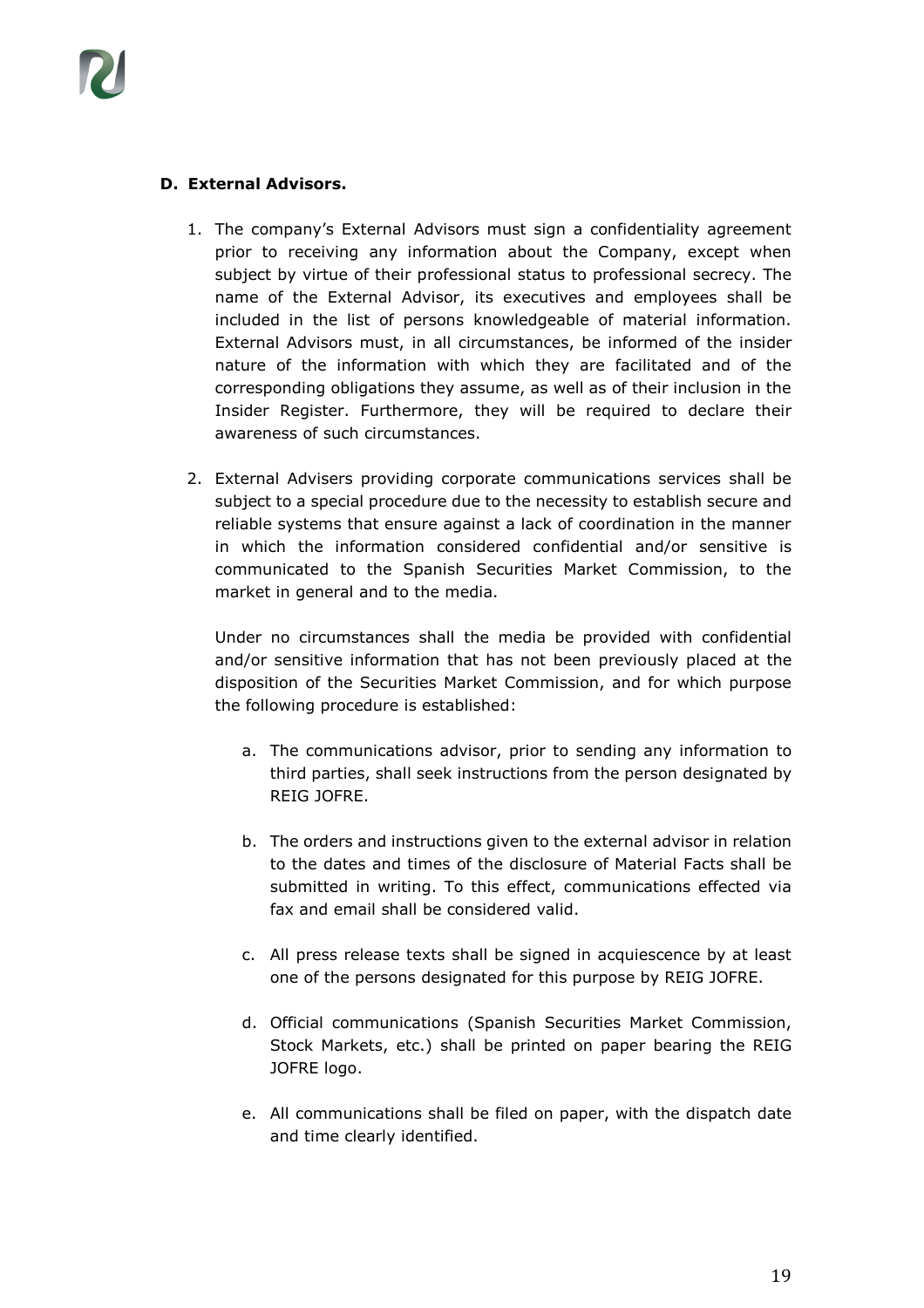f. Communications to news media that may not be regarded as a Material Fact shall follow the above procedure in order to ensure greater security.

#### **E. Price Manipulation.**

Persons Affected, Treasury Stock Managers and Insiders shall not engage in the preparation or undertaking of any practices that distort the free formation of prices in the securities markets. These include the following transactions and orders:

- a. Transactions or orders which provide, or which may provide, false or misleading indications relative to the supply, the demand or the price of the tradable securities or financial instruments;
- b. Transactions or orders which ensure, by means of one or more persons acting in collaboration, the price of one or several financial instruments at an abnormal or artificial level, except the person responsible for carrying out the transactions or issuing the orders demonstrates the legitimacy of their reasons and their compliance with the accepted market practices in the regulated market in question;
- c. Transactions or orders which employ fictitious devices or any other form of deception or contrivance;
- d. Transactions or orders involving the dissemination of information through the media, including the Internet, or through any other means, and which give or may give false or misleading indications relative the financial instruments, including the dissemination of rumours and false or misleading news, when the person responsible for the dissemination is aware, or should have been aware, of the false or misleading nature of the information;
- e. The actions of one person or of several persons acting in coordination to secure a dominant position over the supply of or demand for a security or financial instrument resulting in direct or indirect fixing of purchase or sales prices or other unfair trading conditions;
- f. The purchase and sale of securities or financial instruments at the time of foreclosure which mislead investors acting on the basis of closing prices; and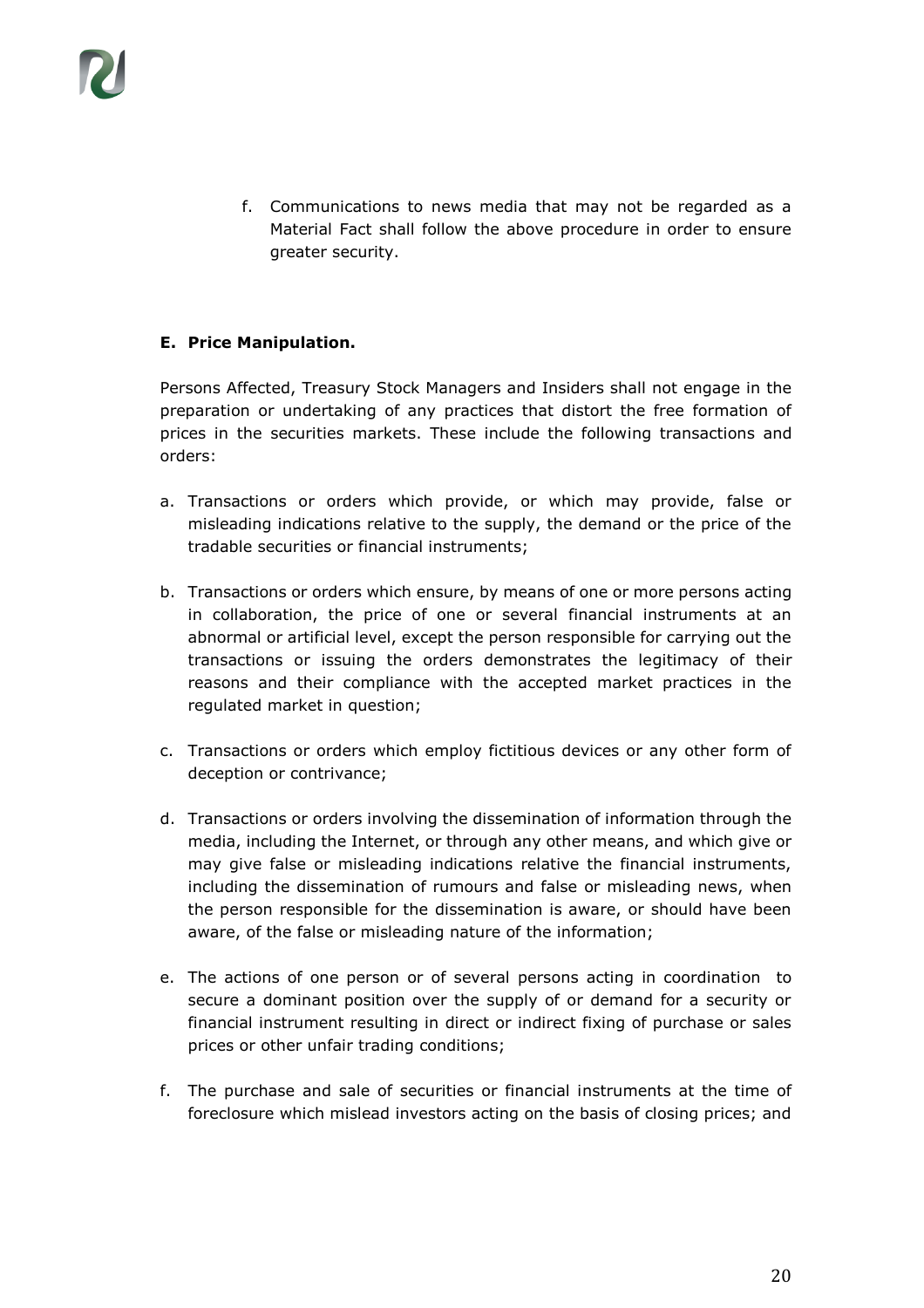

g. The use of occasional or regular access to the traditional media or electronic media, voicing an opinion about a security or financial instrument or, indirectly, about its issuer, after having taken positions on the security or financial instrument and having obtained profit, therefore, from the impact of the opinions voiced on the price of the security or financial instrument, without having simultaneously disclosed the conflict of interest to the public in a proper and effective way.

This article does not include transactions or orders that originate in the implementation by LABORATORIO REIG JOFRE S.A., of buyback programmes, provided the corresponding legally-established conditions are met and, in general, those effected in compliance with the applicable regulations.

#### **VI. RULES OF CONDUCT IN RELATION TO PROPRIETARY TRADING CARRIED OUT BY PERSONS AFFECTED.**

#### **1. Securities transaction communication procedures**

(1) All proprietary purchase or sale transactions of REIG JOFRE securities carried out by Persons Affected or Treasury Stock Managers must be reported to the Compliance Unit within the five trading days of taking place. The report must indicate the date, the quantity and the share price, as well as the remaining balance after the operation by any means allowing for its reception, the number and description of the Securities, the proportion of voting rights attached to the Securities held after the transaction, the market in which the operation was undertaken, the name of the Person Affected or Treasury Stock Manager or, where appropriate, the identity of any of the related persons that carried out the operation, as well as the intermediary through which it has been carried out.

(2) In the case of:

- a. Directors. The duty to notify the Compliance Unit of the proportion of voting rights corresponding to the Securities held in their power shall also apply upon the acceptance of their appointment and removal as Directors. In the case of appointments, this duty shall come into effect as of the first trading day following the acceptance of the post;
- b. Persons Affected -other than members of the LABORATORIO REIG JOFRE, S.A. Board of Directors -, Treasury Stock Managers and Insiders - with the exception of External Advisors - are to inform the Compliance Unit of the treasury management contracts celebrated in the five working days following the date of formalisation. They must also provide the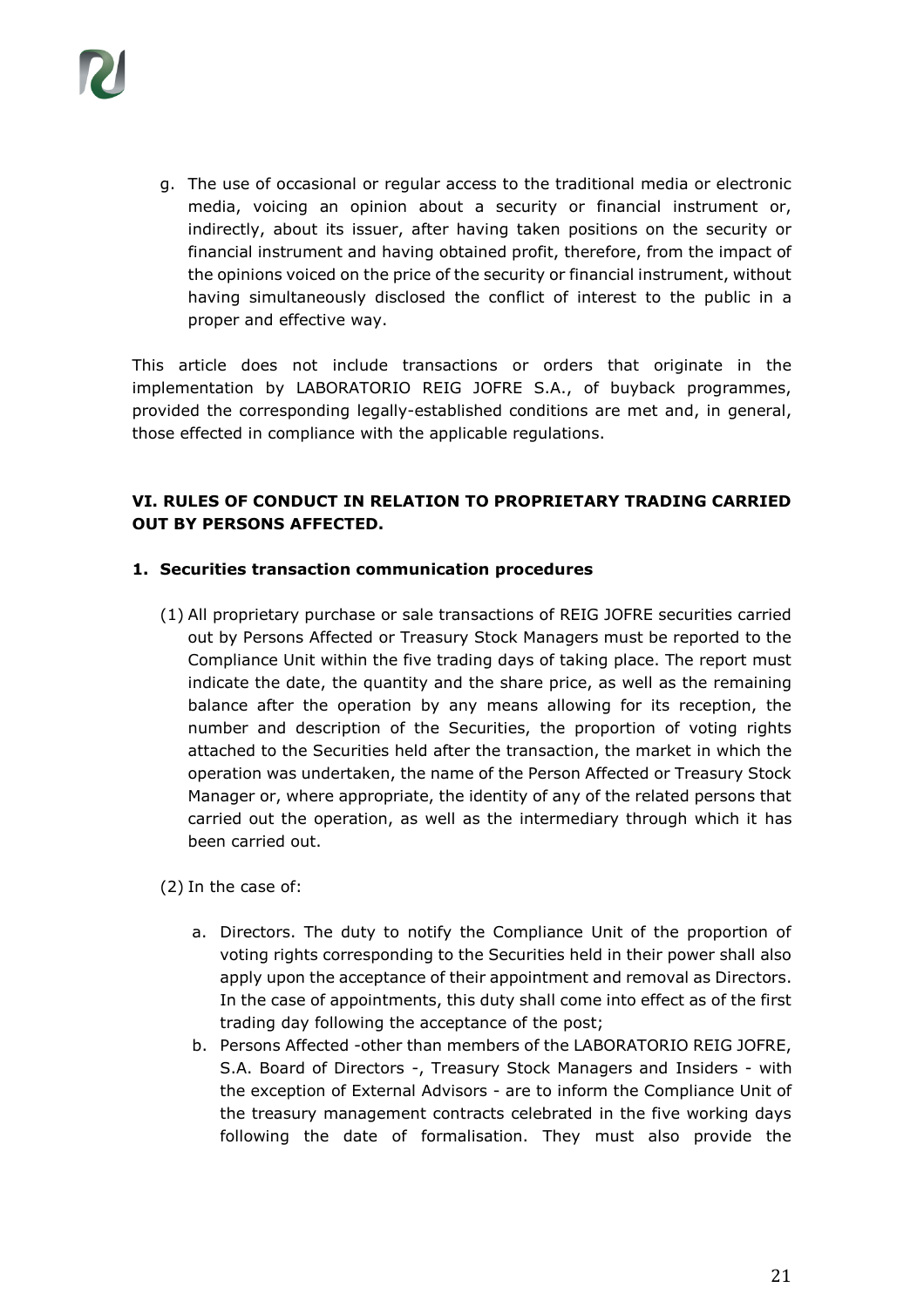Compliance Unit half-yearly with a copy of the information received from the manager in relation to the Securities. The information is to include the date, the number, the price and the type of transactions undertaken. The members of the Company's Board of Directors, the secretary, the vicesecretaries and consultant lawyer of the Board, and the secretaries of the Board of Directors committees shall issue the mentioned communications in the same terms to the Secretary of the Board.

- (3) Similarly, the Compliance Unit may require any Person Affected, Treasury Manager or Insider (except External Advisors) to report in sufficient detail, or to expand the information provided, on any transaction that may be included in this Regulation, including their position in relation to the Securities. This requirement must be answered within seven business days.
- (4) The communication of securities operations shall be effected using the media established by LABORATORIO REIG JOFRE, S.A., to this effect. The Compliance Unit shall maintain a record of the communications referred to the preceding sections. The content of the register is confidential and may only be disclosed to the Board of Directors, or to the persons appointed by the same in the course of a specific action, as well as to judicial and administrative authorities within the context of the corresponding procedures. The provisions of the preceding sections are to be understood without prejudice to the Directors' and Senior Management's duties to report on Securities transactions to the *CNMV*, in compliance with the provisions of the applicable regulations.
- (5) The Compliance Unit shall inform each of the persons to whom this section applies of the duty to comply with the provisions of the same.

#### **2. Conditions applicable to discretionary portfolio management contracts.**

Persons Affected, Treasury Stock Managers, Insiders - except External Advisors - or the persons associated with the same and referred to in the previous section, may only sign discretionary portfolio management contracts subject to the following rules:

- (1) Persons Affected, Treasury Stock Managers and Insiders, or persons related to the same must inform the manager of the discretionary treasury stock management contract's compliance with this Regulation, and to these effects provide a copy of this same;
- (2) Discretionary portfolio management contracts must contain clauses providing for any of the following conditions: (a) the express instruction that the manager refrain from undertaking those Securities transactions prohibited under the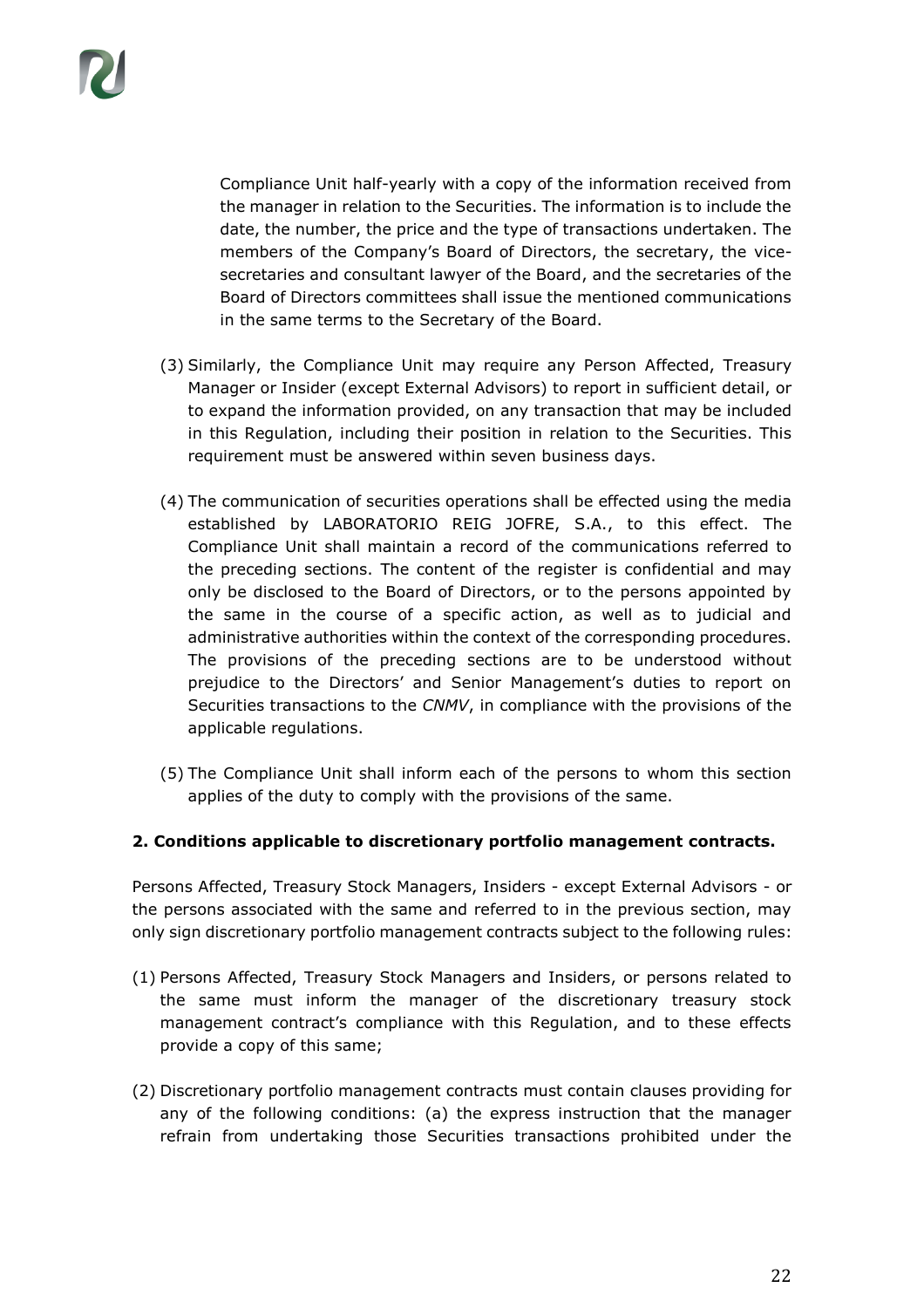Regulation, or (b) the absolute and irrevocable guarantee that the transactions shall be carried out without the intervention of Persons Affected, Treasury Stock Managers or Insiders, or of persons related to the same and, therefore, exclusively in accordance with the manager's professional criteria and in accordance with the criteria applied by the majority of customers with similar financial and investment profiles;

- (3) Persons Affected, Treasury Stock Managers and Insiders, or persons related to the same who wish to formalize discretionary treasury stock management contracts must request prior authorization from the Compliance Unit, which will determine whether the contract complies with the provisions of the previous section. The Compliance Unit, if deemed appropriate, may issue a justified refusal of the authorization; and
- (4) Contracts entered into prior to the entry into force of this Regulation must be adapted to the provisions of the same. Until such adaptation is carried out, the Persons Affected, Treasury Stock Managers, Insiders and persons related to the same shall order the Manager to refrain from undertaking any operations relative to the Securities.

#### **3. Limitation on the undertaking of Securities transactions.**

The Compliance Unit may agree to subject any operations involving Securities, or those whose amount exceeds a certain threshold, to prior authorisation. The Persons Affected and the Treasury Stock Managers shall be notified of such a circumstance.

When Persons Affected - other than members of the Company's Board of Directors - or Treasury Stock Managers have any doubts regarding Securities transactions, they must consult the matter with the LABORATORIO REIG JOFRE Chief Financial Officer or the Compliance Unit manager, who may refer the query to the Compliance Unit. Persons Affected and Treasury Stock Managers must refrain from taking any action until they have received the corresponding reply to their query by the CFO or by the Compliance Unit manager, as applicable. The members of the Board of Directors shall follow the same procedure, submitting their queries to the Secretary of the Board, who will resolve the same in consultation, where appropriate, with the Compliance Unit.

Persons Affected and Treasury Stock Managers may not trade in Securities:

(1) When in possession of Inside Information relating to the Securities or the issuer, except for the cases provided for in the mentioned provision;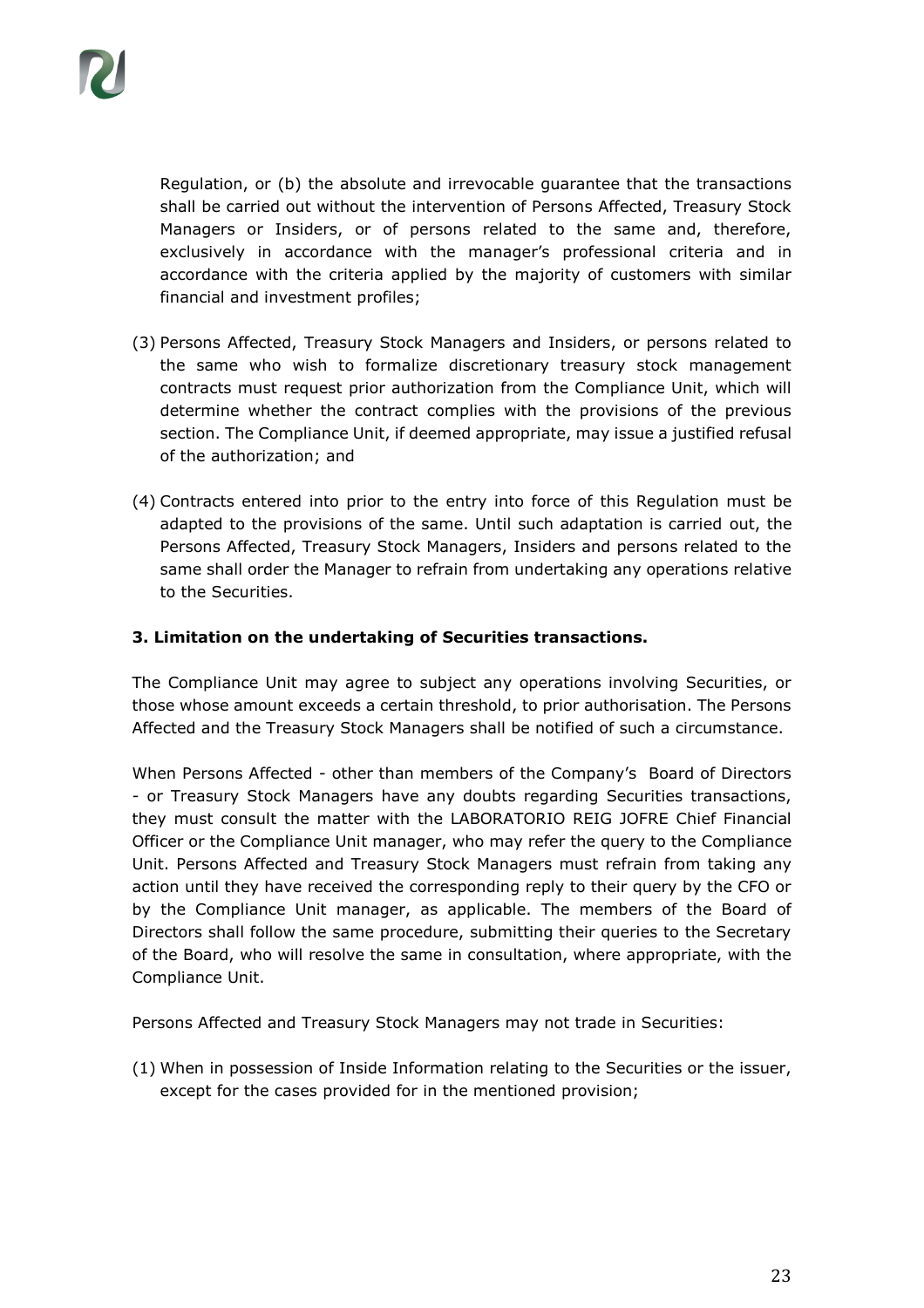

- (2) During the seven days preceding each presentation of results, the date of which will be previously communicated by the Compliance Unit. The Compliance Unit may provide that the mentioned period exceeds the period indicated and, similarly, may apply the decision to suspend Securities transactions to other cases in which, by their nature, such a suspension is advisable. The Persons Affected and the Treasury Stock Managers are to be informed of any such decision; and
- (3) When expressly determined by the Compliance Unit in pursuit of maximum compliance with this Regulation.

Insiders, meanwhile, may not trade in Securities while holding this condition, except in the cases referred to in this Regulation.

#### **VII.- DECLARATION OF CONFLICT OF INTERESTS**

- 1. Persons Affected shall be required to facilitate REIG JOFRE, in accordance with the model with they are provided, with a communication detailing their economic, family or other relationships with customers, suppliers, competitors or professional investors with whom REIG JOFRE undertakes purchase, sales, exchange of shareholdings transactions, or any other type of transaction of special relevance, as of the moment in which they have knowledge by virtue of their post of the same.
- 2. Relationships existent between Persons Affected, Treasury Stock Managers and Insiders and directors, shareholders, or direct staff providing services or undertaking remunerated activities in relation to the companies mentioned in the previous point shall be considered familiar.
- 3. Direct or indirect shareholdings exceeding 5% of the capital in the companies referred to in point 1 above shall be considered economic relationships.
- 4. Those persons subject to this Regulation who find themselves in a situation of conflict shall, to the extent possible, abstain from participating in decisions affecting the matter which is the subject of the conflict. In the event of this resulting impossible, the necessary measures to ensure that the operation in question is carried out at market prices and to the benefit of REIG JOFRE shall be adopted.

#### **VIII.- FILING OF COMMUNICATIONS.**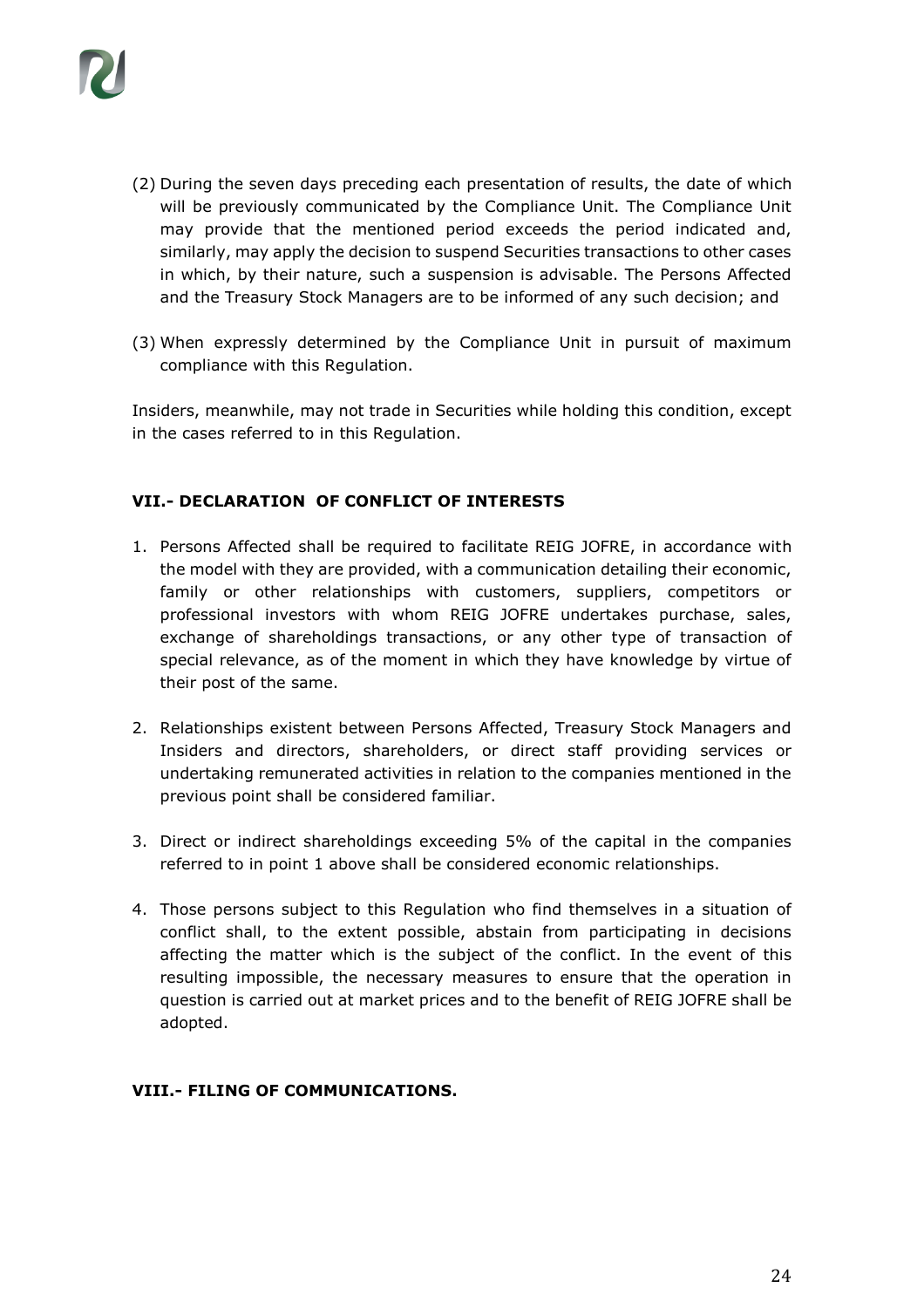The Compliance Unit shall be bound to conserve and duly file all communications, notifications and any other action relating to the obligations contained in this Regulation, in accordance with the terms of section X. That data contained in such an archive shall be considered strictly confidential.

## **IX.- RULES OF CONDUCT FOR TREASURY STOCK TRANSACTIONS.**

Treasury stock transactions are considered as those transactions carried out by LABORATORIO REIG JOFRE, S.A., either directly or through any of the REIG JOFRE companies, involving LABORATORIO REIG JOFRE, S.A., shares, as well as financial instruments or contracts any type, independently of whether they are traded on the stock exchange or other organized secondary markets, which carry the right to acquire, or whose underlying assets are, LABORATORIO REIG JOFRE shares.

Appropriate measures are to be implemented in order to: (i) prevent investment or divestment decisions being affected by the knowledge of Inside Information; and (ii) manage the treasury stock with full transparency in relationships with the market supervisors and governing bodies.

In the determination and implementation of specific plans for the acquisition or disposition of REIG JOFRE Securities, the Persons Affected by this Regulation shall take into account the criteria applicable to the management of treasury stock orders in the market as established by the Spanish Securities Market Commission (*CNMV*), with particular emphasis on avoiding that the treasury stock orders constitute an intervention in the formation of the securities' price. To these effects, the treasury stock transactions shall always be carried out with legitimate objectives, including, providing investors with the liquidity and depth necessary for the trading of the Company's shares, implementing treasury stock acquisition programmes adopted by the Board of Directors or the General Shareholders Meeting, complying with previously contracted legitimate agreements, or any other permissible objectives. Under no circumstance shall treasury stock operations respond to an attempt to intervene in the free process of price formation, generating a volume of misleading signals which may cause the impression that the volume of demand or supply of the Company's shares exceeds the volume that would result from the free movement of supply and demand, and thus misleading investors regarding the liquidity of the shares. In particular, the behaviour referred to in Articles 83.ter.1 of the *LMV*, 2 of Royal Decree 1333/2005, of November 11, implementing the *LMV*, in matters of abuse in the securities market, and in this Regulation, is to be avoided.

The financial management, as the body responsible for undertaking treasury stock operations, will carry out the following duties: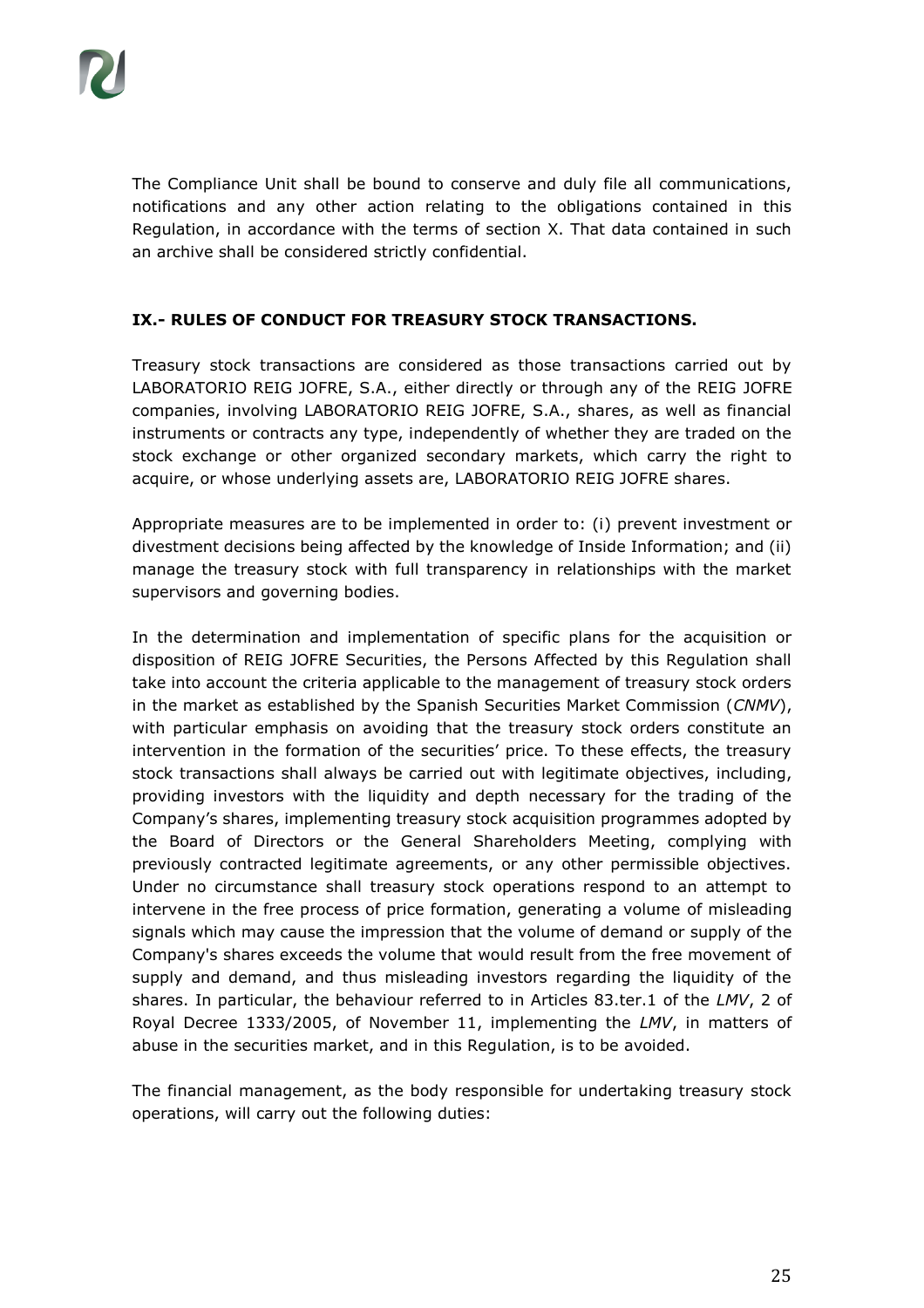

- (1) Manage the treasury stock in accordance with the provisions of this section;
- (2) Monitor the progress in the markets of the LABORATORIO REIG JOFRE, S.A., shares;
- (3) Maintain a file of all treasury stock operations ordered and executed;
- (4) Appoint the Head of Treasury Stock Management, who shall present a monthly report to the Compliance Unit on the trading conducted with LABORATORIO REIG JOFRE S.A.'s treasury shares and with financial instruments and contracts of any nature traded on organized secondary markets that grant the right to acquire or whose underlying asset is the aforementioned shares; and
- (5) Inform, through the Head of Treasury Stock Management, the Compliance Unit, upon a request from the same, on the evolution of the Company's share price in the markets and on the treasury transactions carried out, as well as report such transactions to the *CNMV*, in compliance with the applicable regulations, together with the liquidity contract underwritten by the Company or which the Company is to sign with a market member.

LABORATORIO REIG JOFRE, S.A., shall ensure that the management of the treasury stock is ring-fenced from the rest of its activities. To these effects, the Treasury Stock Managers will assume a special commitment to confidentiality regarding these transactions. In addition to the provisions of this article, in its treasury stock transactions REIG JOFRE shall observe the obligations and requirements applicable under law.

#### **X. COMPLIANCE UNIT**

#### **1. Functions of the Compliance Unit**

The Compliance Unit responsible for enforcing this Internal Code of Conduct (the "**Compliance Unit**") shall ensure compliance with this Regulation and, to these effects, its duties shall include:

- (1) Compliance with and enforcement of the rules of conduct of the securities markets and the rules of this Regulation, its procedures and all other current or future complementary regulations;
- (2) Promoting awareness of this Regulation and the rules of conduct relative to securities market matters among the Persons Affected, Treasury Stock Managers and Insiders, and among REIG JOFRE in general. To these effects,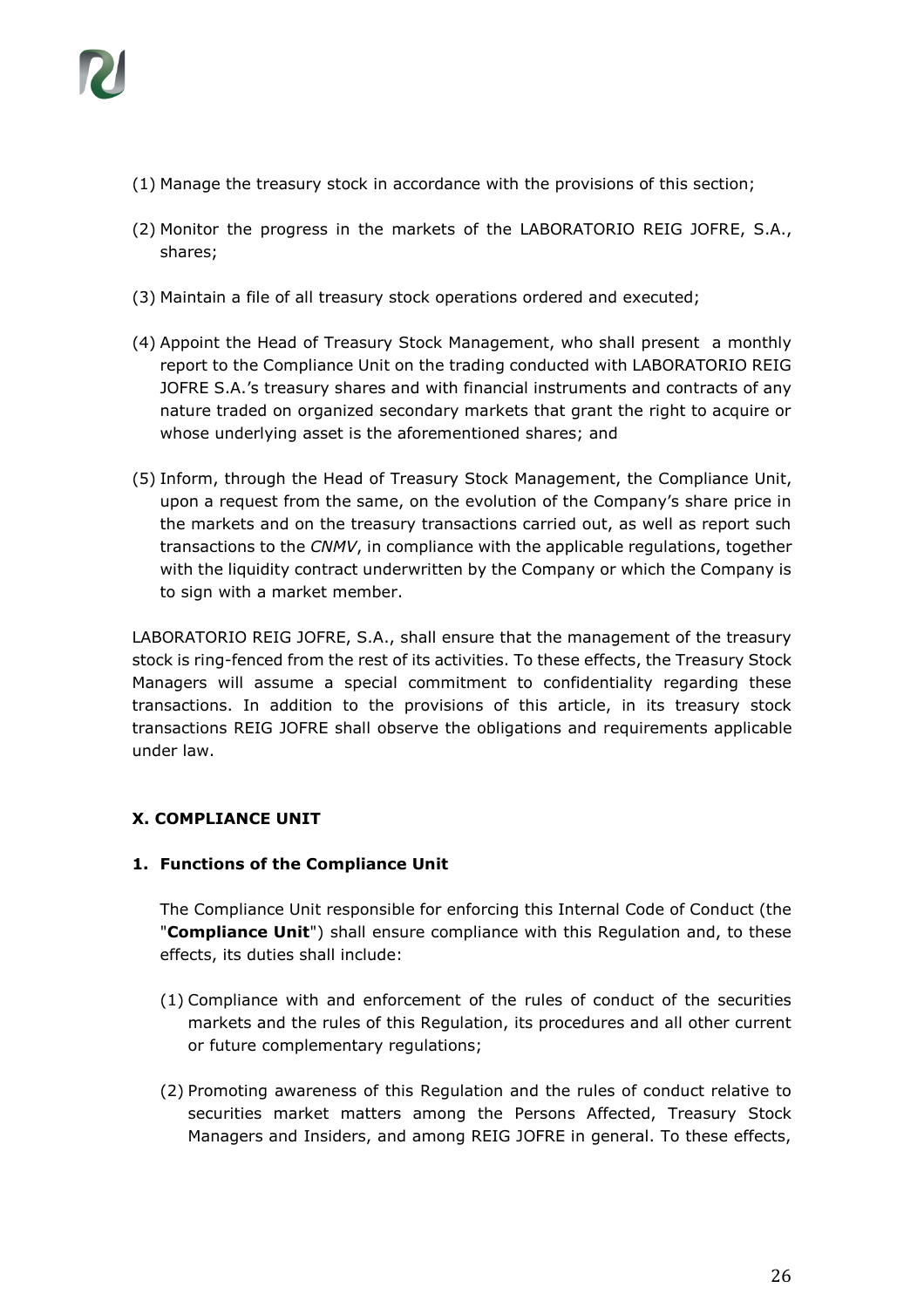

the Unit will resolve any queries or doubts arising in relation to the content, interpretation, application or fulfilment of this Regulation and forwarded by Persons Affected, Treasury Stock Managers, Insiders, the financial management or by the Secretary of the Board, notwithstanding the right to submit to the Board of Directors any questions which the Compliance Unit deems necessary or desirable;

- (3) Determining the Persons Affected, preparing and updating the Persons Affected Register and the Treasury Stock Manager Register. To these effects and those contemplated in this Regulation, the Unit will inform the Persons Affected and the Treasury Stock Managers of their inclusion in the Persons Affected Register or in the Treasury Stock Manager Register;
- (4) Maintaining an electronic copy of the Persons Affected Register, the Insider Register and the Treasury Stock Manager Register available to the supervisory authorities.
- (5) Designating those persons, other than the members of the Company's Board of Directors and senior executives, that constitute "persons subject to conflict of interest rules";
- (6) Determining the securities, instruments and contracts which constitute Securities;
- (7) Granting authorizations in order that the Persons Affected, Treasury Stock Managers and Insiders, or persons related to the same, may formalize discretionary treasury stock management contracts and determine prohibited Securities transactions.
- (8) Declaring the information considered Inside Information and determine the registers, files and electronic restricted access systems for the use, processing and handling of the Inside Information;
- (9) Establishing and amending definitions, criteria and procedures in relation with the duties and obligations of this Regulation whenever necessary for proper interpretation and application of the same. To this effect: (a) develop the procedures and rules deemed appropriate for the application of this Regulation, which may be subject to periodic assessment by an internal or external body or entity which, in all cases, will be independent of the Compliance Unit, which will review the effectiveness and appropriateness of these procedures and standards for the application of the same; and (b) propose to the Company's Board of Directors the reforms or improvements it deems appropriate in relation to this Regulation;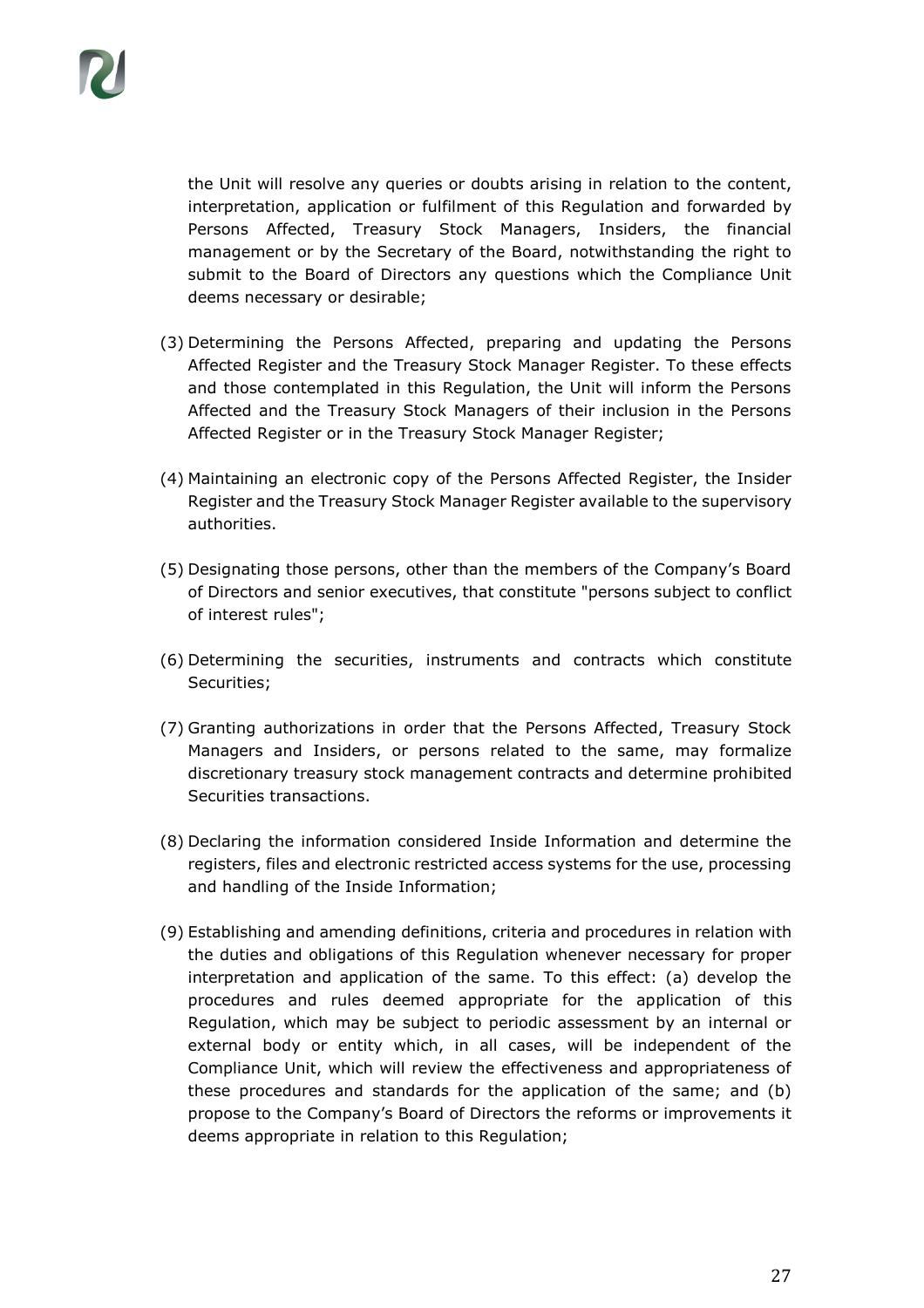- (10) Filing and safeguarding all communications received, in compliance with this Code; and
- (11) All other singular or permanent duties that may be assigned by the LABORATORIOS REIG JOFRE, S.A. Board of Directors.

#### **2. Procedures of the Compliance Unit**

The Compliance Unit:

- (1) May request that the financial management, as well as any other Company management body, facilitate any data and information it deems necessary for the performance of its duties;
- (2) Inform the Board of Directors, at least annually and whenever deemed necessary or required to do so, of the measures adopted to promote the knowledge of and to ensure compliance with this Regulation and the applicable rules in matters relative to the securities markets;
- (3) Inform both the Board of Directors and the financial management of the conclusions and resolutions adopted in the exercise of their duties;
- (4) May incorporate content to the REIG JOFRE Employee Portal in order to promote awareness of this Regulation and of the rules of conduct applicable in the securities markets to REIG JOFRE professionals, and establish software in order that the Persons Affected, the Treasury Stock Managers and the Insiders may, among others actions,: (a) consult the Regulation and any implementing rules which, when applicable, have been adopted by the Board of Directors or the Compliance Unit; (b) become familiar with the interpretations of the Compliance Unit relative to any aspects of the Regulation that have raised doubts; (c) download the necessary forms to apply for authorizations or issue mandatory communications; (d) notify the Compliance Unit, via the software, of their Securities transactions or any other operations which they are required to communicate under the Regulation; and (e) inform the Compliance Unit, via an electronic mailbox, of any abusive or unfair use of Inside Information of which they are aware.

The members of the Compliance shall maintain the confidentiality of its deliberations and resolutions and, in general, shall not disclose the information, data, reports or records to which they have access by virtue of their posts. Neither shall they use such information, data, reports or records for their own benefit or for that of third-parties, without prejudice to the duties of transparency and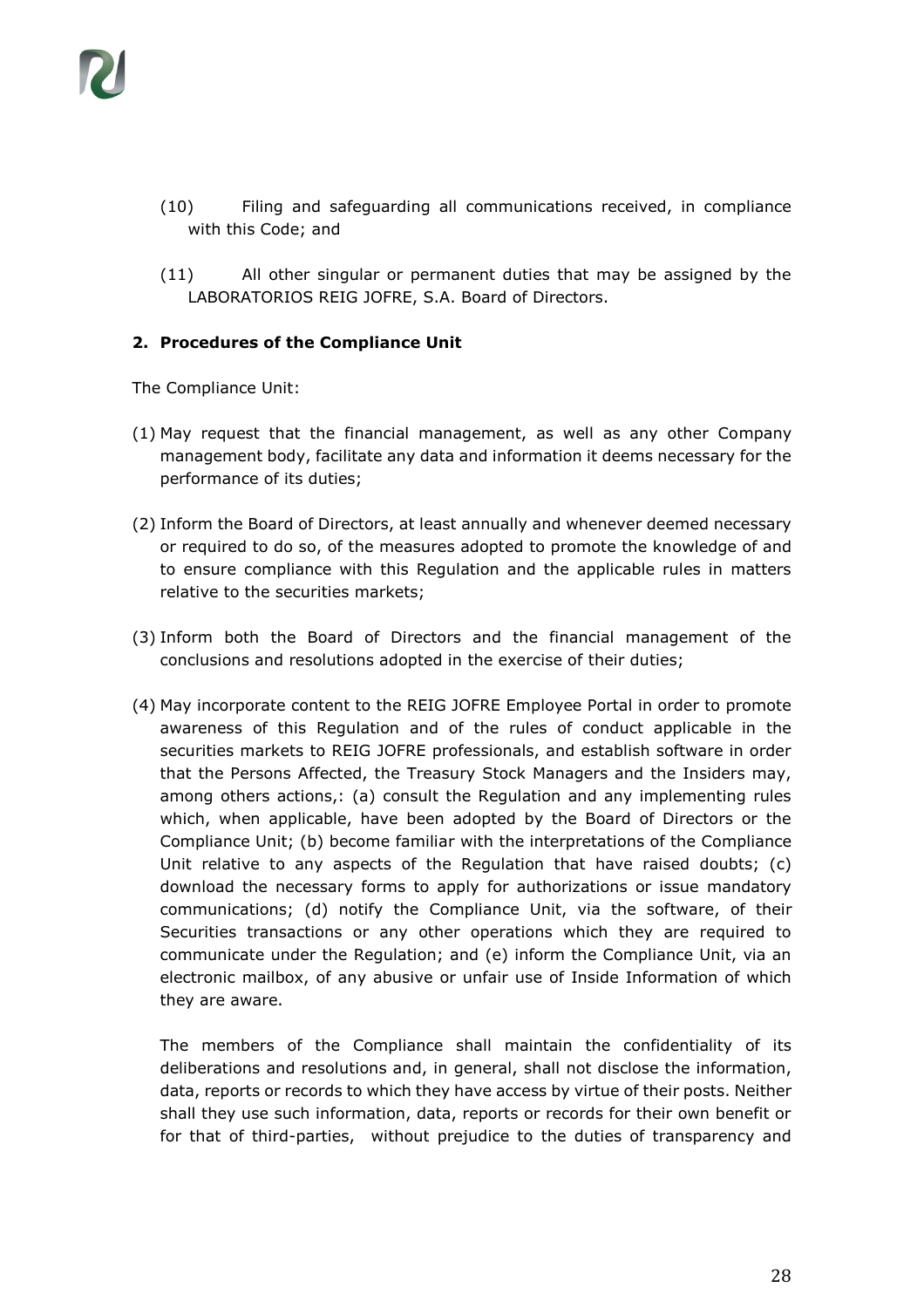information provided in the Regulation and in the applicable legislation. The duty of confidentiality of the members of the Compliance Unit shall be maintained including following their removal from their position.

# **XI. CONSEQUENCES OF A BREACH OF THIS CODE**

Failure to comply with the provisions of this Internal Code of Conduct may give rise to the consequences provided for under the applicable laws.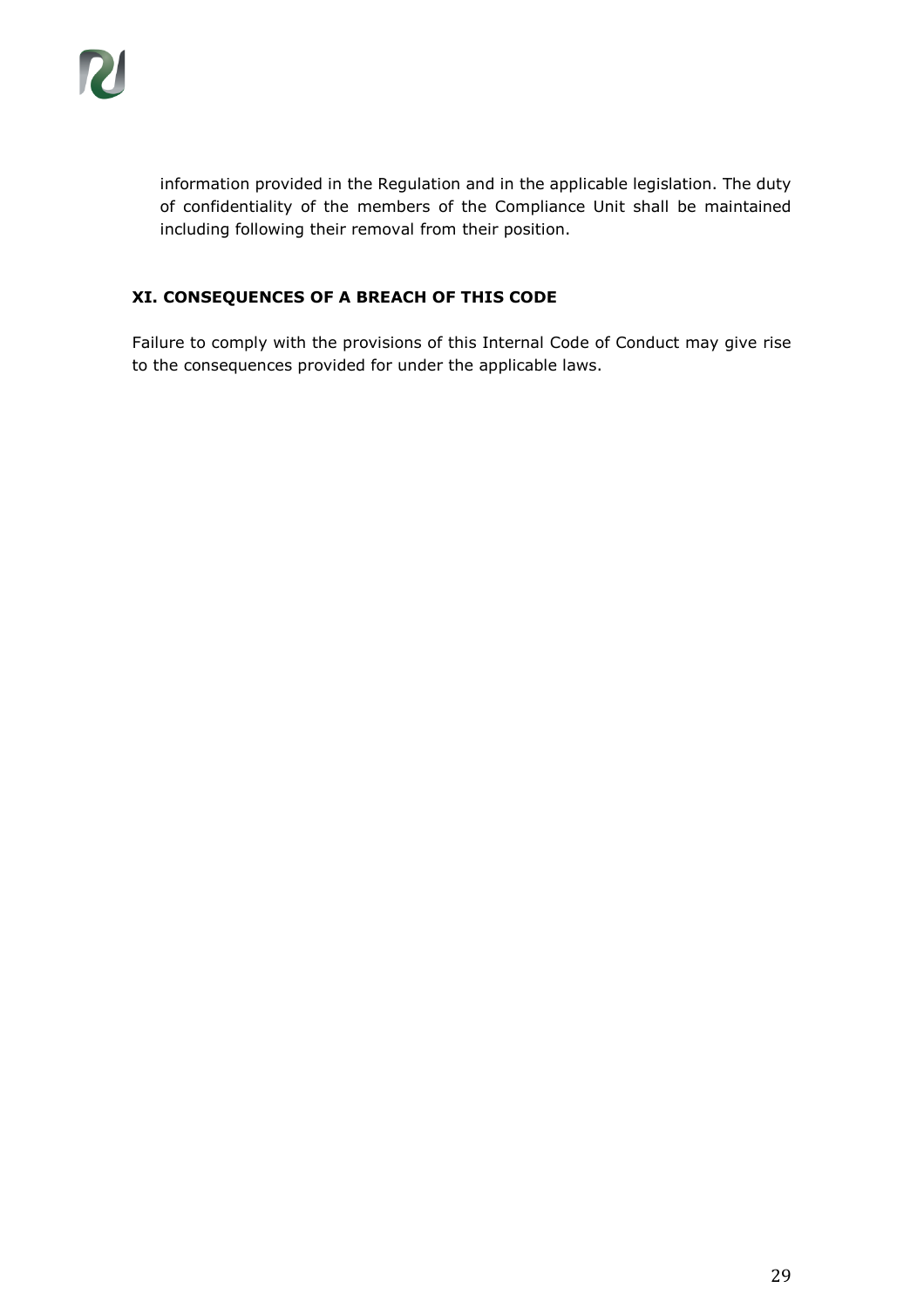## **ANNEX 1 Declaration of Conformity of Person Affected**

To the Compliance Unit

The undersigned, .................. .., holder of Tax Identification Code (*NIF*)/Passport ......................,

## **DECLARES**

**I**.- That he/she has received a copy of the Internal Code of Conduct in matters relative to the Securities Markets (the "**Regulation**"), expressly stating their agreement with its contents.

II.- That he/she is the holder, directly or indirectly, of the following securities (as defined in the Regulation):

| Nature of the Issuer |  | Direct securities   Indirect |                  |
|----------------------|--|------------------------------|------------------|
| security             |  |                              | securities $(*)$ |
|                      |  |                              |                  |

(\*) Through:

| Name of direct Tax<br>owner of the Identification<br>security | Code (NIF) of<br>direct owner of<br>the security | <b>Issuer</b> | <b>Number</b> |
|---------------------------------------------------------------|--------------------------------------------------|---------------|---------------|
|                                                               |                                                  |               |               |

**III.**- That he/she has been informed that:

(1) Misuse of Inside Information (as defined in the Regulation) to which he/she may have access may constitute a very serious offence under Article 99.o) of Law 24/1988, of 28 July, on the Securities Market (the "*LMV*"), a serious breach under Article 100.x) of the Securities Market Act, or a crime of insider trading on the stock market under Article 285 of the Organic Law 10/1995 of November 23 of the Criminal Code (the "**Criminal Code**"); and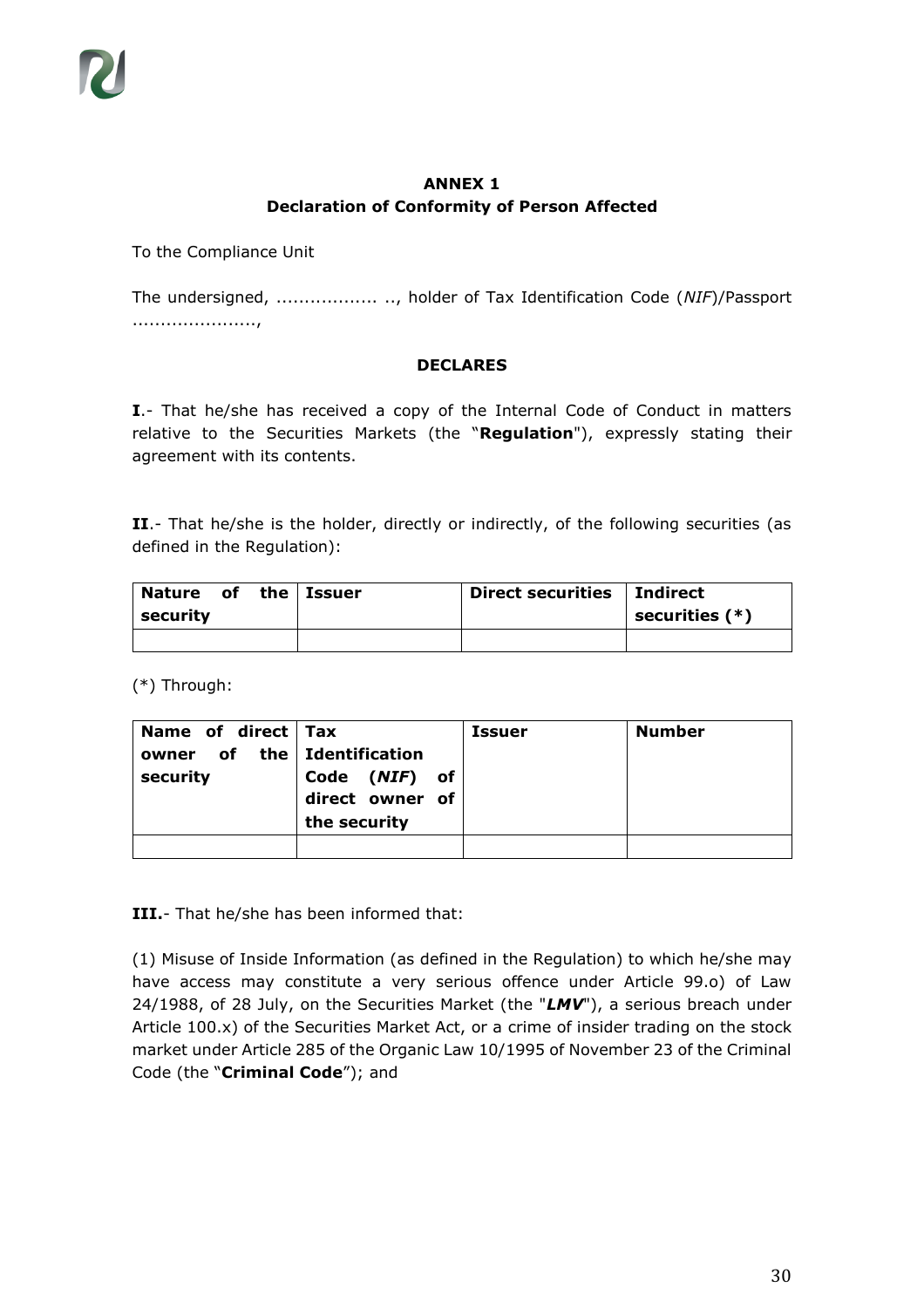(2) Misuse of Inside Information may be penalized as provided under Articles 102 and 103 of the Securities Market Act and Article 285 of the Criminal Code, with fines, public warnings, dismissal and imprisonment.

**IV.-** That, in compliance with the provisions of Organic Law 15/1999 of December 13, Protection of Personal Data (*LOPD*):

(1) He/she has been informed that their personal data included in this declaration and those subsequently provided in relation to the communications made under the Regulation shall be processed and incorporated into a file held under the responsibility of LABORATORIO REIG JOFRE, S.A., with registered offices in C/ Gran Capità 10, Sant Joan Despi (Barcelona), with the purpose of the implementation and control of the Regulation's provisions, and declares their conformity with the same;

(2) He/she has been informed of the possibility of exercising their rights of access, rectification, cancellation or opposition under the provisions of the applicable legislation, by contacting LABORATORIO REIG JOFRE, S.A., in writing at the Company's registered office; and

(3) He/she has informed all other private individuals whose personal data he/she may have provided about the processing of the same by LABORATORIO JOFRE REIG, S.A., and about their respective rights under the terms listed above, and has obtained their consent, and agrees to facilitate LABORATORIO JOFRE REIG, S.A., upon request at any time, with written proof of such consent.

In \_\_\_\_\_\_\_\_\_\_\_\_\_\_\_\_\_\_\_\_\_\_\_\_, on \_\_\_\_ of \_\_\_\_\_\_\_\_, 20\_\_\_.

Signed: \_\_\_\_\_\_\_\_\_\_\_\_\_\_\_\_\_\_\_\_\_\_\_\_\_\_\_\_\_\_\_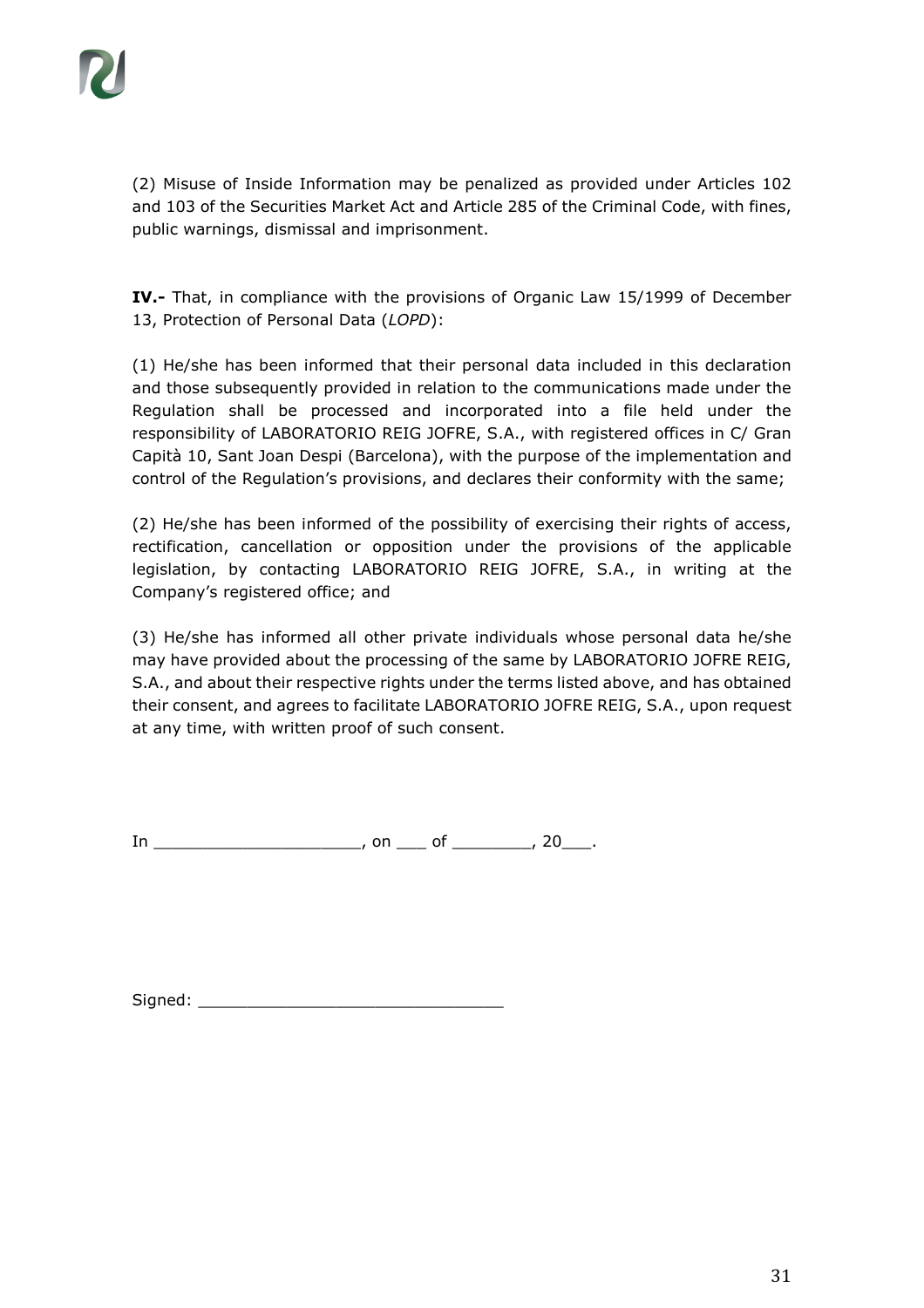## **ANNEX 2 Declaration of Conformity of Treasury Manager**

To the Compliance Unit

The undersigned, .................., holder of Tax Identification Document (*NIF*)..................,

#### **DECLARES**

**I**.- That he/she has received a copy of the Internal Code of Conduct in matters relative to the Securities Markets (the "**Regulation**"), expressly stating their agreement with its contents.

II.- That he/she is the holder, directly or indirectly, of the following securities (as defined in the Regulation):

| Nature of the Issuer |  | Direct securities   Indirect |                  |
|----------------------|--|------------------------------|------------------|
| security             |  |                              | securities $(*)$ |
|                      |  |                              |                  |

(\*) Through:

| Name of direct Tax<br>owner of the Identification<br>security | Code ( <i>NIF</i> ) of<br>direct owner of | <b>Issuer</b> | <b>Number</b> |
|---------------------------------------------------------------|-------------------------------------------|---------------|---------------|
|                                                               | the security                              |               |               |
|                                                               |                                           |               |               |

**III.**- That he/she has been informed that:

(1) LABORATORIO REIG, S.A.'s treasury transactions must not be undertaken, under any circumstances, on the basis of Inside Information;

(2) Misuse of Inside Information to which he/she may have access may constitute a very serious offence under Article 99.o) of Law 24/1988, of 28 July, on the Securities Market (the "**LMV**"), a serious breach under Article 100.x) of the Securities Market Law, or a crime of insider trading on the stock market under Article 285 of the Organic Law 10/1995 of November 23 of the Criminal Code (the "**Criminal Code**");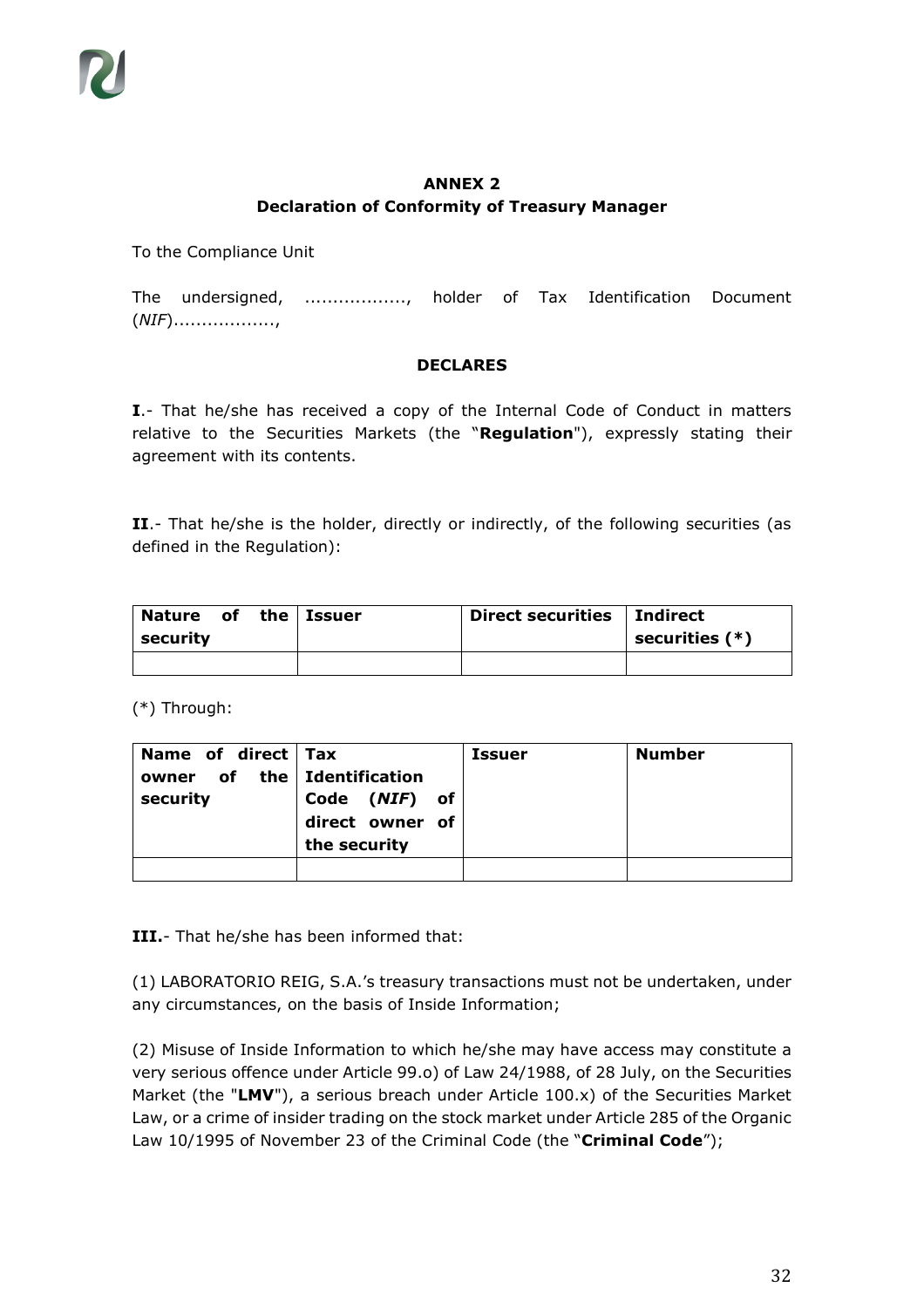(3) Misuse of Inside Information may be penalized as provided in Articles 102 and 103 of the Securities Market Law and Article 285 of the Criminal Code, with fines, public warnings, dismissal and imprisonment;

(4) If, notwithstanding the precautions taken to comply with the current legislation and LABORATORIO REIG JOFRE S.A.'s internal regulations relative to these matters, he/she were to access any Inside Information, he/she must abstain from effecting, ordering or participating in the decision-making process relative to the treasury share transactions and must immediately inform the Compliance Unit, as well as the Chief Finance Officer, of such a circumstance;

(5) Notwithstanding the obligations of confidentiality to which, as an employee of LABORATIO JOFRE REIG, S.A. he/she is subject, as a Treasury Manager he/she assumes a special commitment to confidentiality in relation to treasury operations. In particular, they agree to:

(a) Maintain the confidentiality and refrain from transmitting to third-parties, either directly or indirectly, any information relating to the LABORATORIO REIG JOFRE, S.A.'s treasury strategy or transactions, or any other information that, whilst they are included in the Treasury Shares Manager Register, they become aware of as a result of the exercise of their duties relative to the management of LABORATORIO REIG JOFRE S.A.'s treasury shares, without the consent of the same, except in the exercise of their duties relating to the management of the treasury shares, or by legal imperative; and

(b) Use such information solely for the purpose of fulfilling their duties relating to the management LABORATORIO REIG JOFRE, S.A.'s treasury, and to abstain from undertaking any transactions which constitute a use of such information for their own benefit or for that of third parties.

**IV.-** That, in compliance with the provisions of Organic Law 15/1999 of December 13, Protection of Personal Data (*LOPD*):

(1) He/she has been informed that their personal data included in this declaration and those subsequently provided in relation to the communications made under the Regulation shall be processed and incorporated into a file held under the responsibility of LABORATORIO REIG JOFRE, S.A., with registered offices in C/ Gran Capità 10, Sant Joan Despi (Barcelona), with the purpose of the implementation and control of the Regulation's provisions, and declares their conformity with the same;